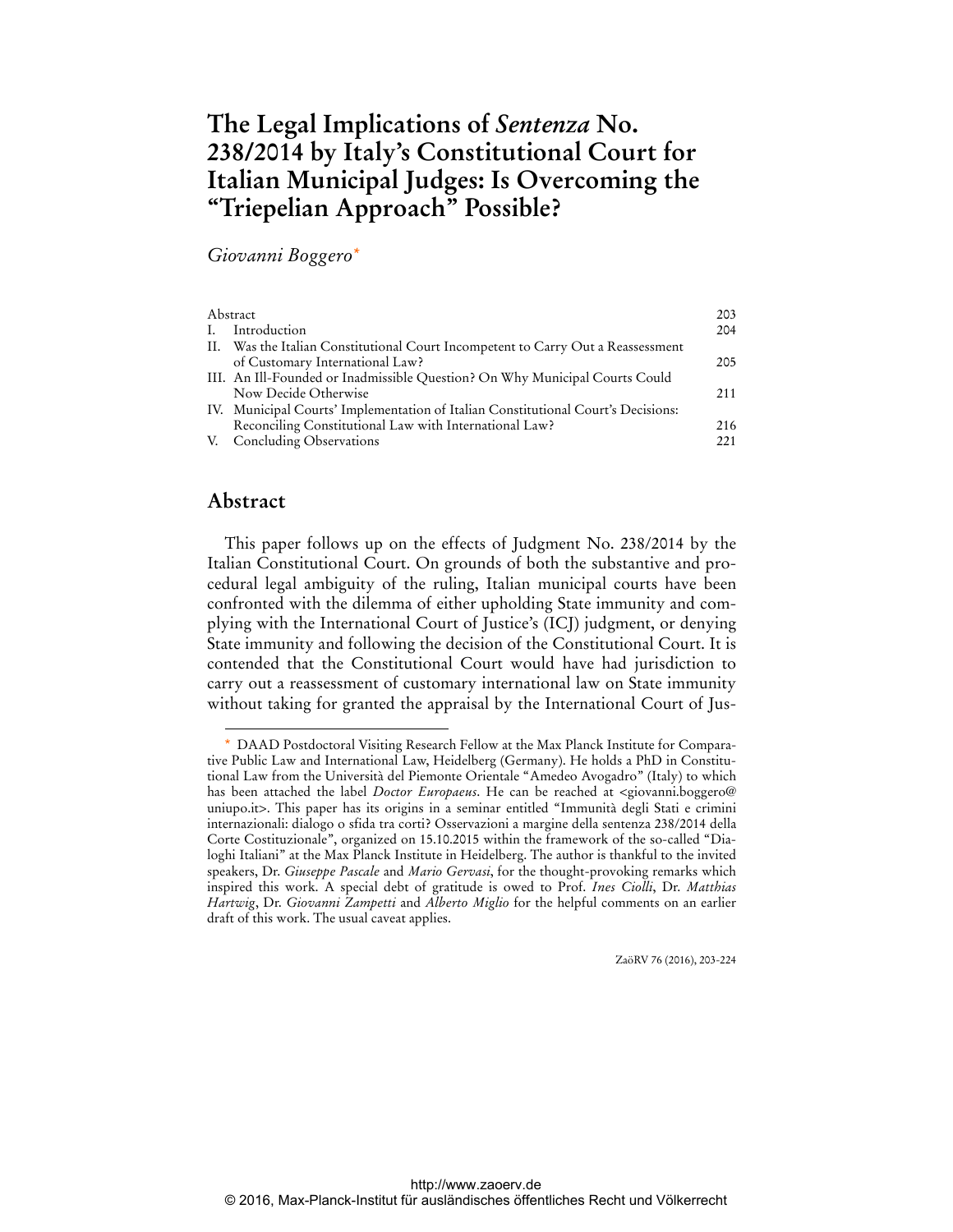tice. On this basis, it could have avoided to resort to the so-called "counterlimits" doctrine for refraining from giving application to international law, finding instead that State immunity for international crimes committed on the territory of the forum State can be denied under both international and domestic constitutional law. Even if this did not amount to full adherence to Art. 59 of the ICJ's Statute in procedural terms it would have meant compliance with the substance of international law at issue. Yet, an attempt to overcome the "Triepelian approach" of the Constitutional Court has recently been made along most original, albeit problematic lines by Italian municipal courts.

## **I. Introduction**

Much has already been written about Decision No. 238/2014 of 22.10.2014 by the Italian Constitutional Court.<sup>1</sup> Yet, a year after the judgment, it is still not fully clear what the municipal courts in Italy are expected to do: Continuing upholding State immunity so as to abide by the *res judicata* effect of the ruling by the ICJ without triggering the international responsibility of Italy or exercising civil jurisdiction against Germany and complying with the ruling of the Constitutional Court? As the case-law of some ordinary courts shows, Italian judges are confronted precisely with this dilemma and have so far opted for different and fairly original solutions for accommodating this conflict.

In particular, it will be contended that the use of the so-called "counterlimits doctrine" (*dottrina dei controlimiti*) has placed the judges before an awkward alternative, whereas it would have been more advisable to decide the same way, but according to a consistent interpretation of domestic constitutional law with international customary law (II.); secondly, it will be clarified to what extent the judges are allowed to depart from the ruling of the Italian Constitutional Court on grounds of the *inter partes* effects de-

ZaöRV 76 (2016)

<sup>1</sup> See *inter alia* contributions by *P. Faraguna*, Corte costituzionale contro Corte internazionale di Giustizia: i controlimiti in azione, available at <[http://www.forumcostituzionale.](http://www.forumcostituzionale.it)  [it>, 2.](http://www.forumcostituzionale.it)11.2014; *P. Passaglia*, Una sentenza auspicabilmente storica: la Corte limita l'immunità degli Stati esteri dalla giurisdizione civile, available at [<http://www.diritticomparati.it>,](http://www.diritticomparati.it)  2.10.2014; *A. Guazzarotti*, Il paradosso della ricognizione delle consuetudini internazionali. Note minime a Corte. cost. No. 238 del 2014, available at [<http://www.forum](http://www.forumcostituzionale.it)  [costituzionale.it>, 5.](http://www.forumcostituzionale.it)11.2014; *F. Fontanelli*, I know it's wrong but I just can't do it right. First impressions on Judgment no. 238 of 2014 of the Italian Constitutional Court*,* available at [<http://www.verfassungsblog.de](http://www.verfassungsblog.de)>, 27.10.2014; *R. Pavoni*, *Simoncioni v. Germany*, AJIL 109 (2015), 400 et seq.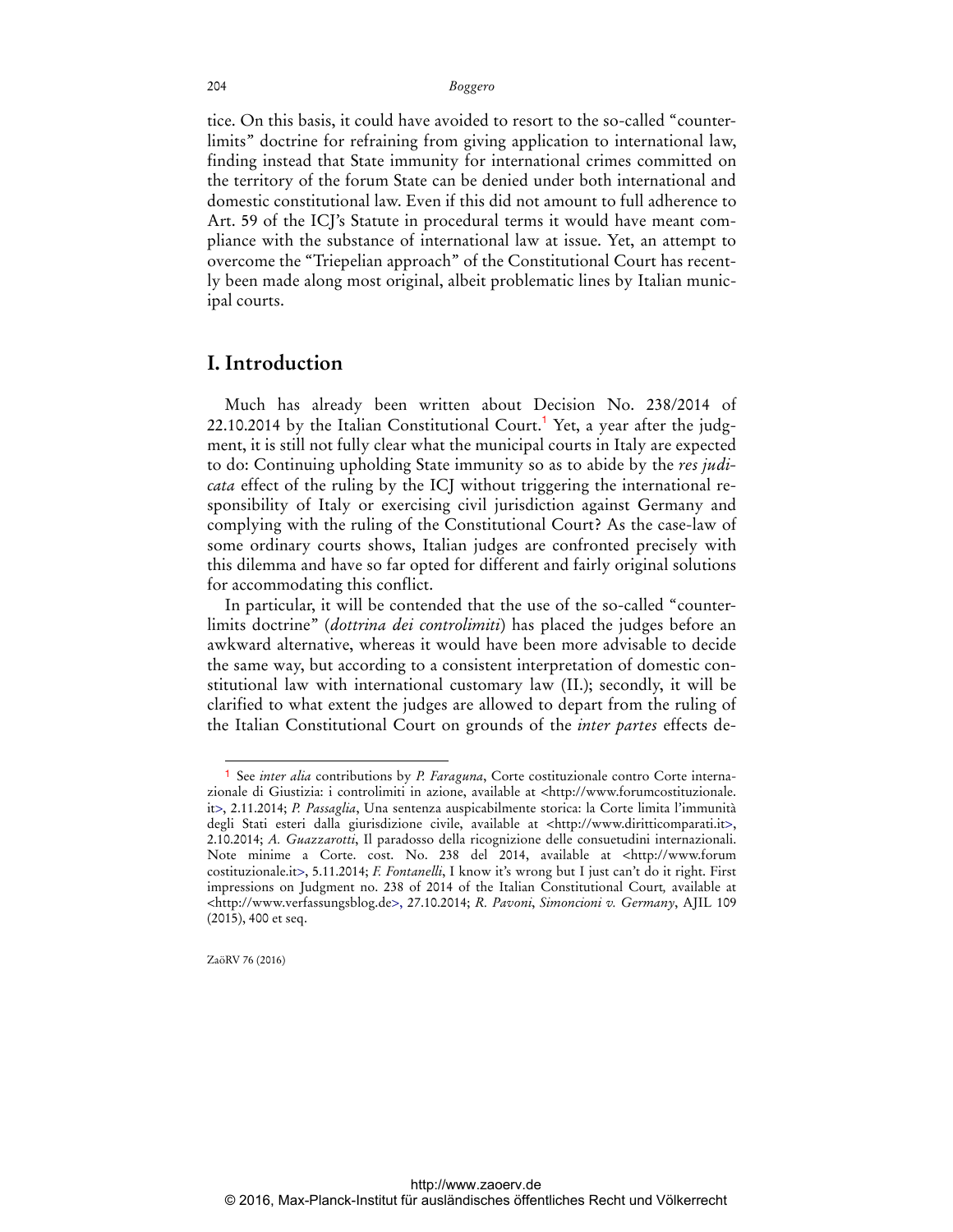termined by the ill-foundedness (or inadmissibility?) of the first question referred to it by the Tribunale di Firenze (III.). Finally, it will be showed that, contrary to the dualist approach taken by the Italian Constitutional Court, in recent case-law Italian ordinary judges are attempting to reconcile domestic law with international law (IV.). It will be concluded that all solutions provided by the Italian judiciary, albeit creative, are rather problematic from the standpoint of international law (V.).

# **II. Was the Italian Constitutional Court Incompetent to Carry Out a Reassessment of Customary International Law?**

The "Triepelian approach"<sup>2</sup> of Decision No. 238/2014 by the Italian Constitutional Court has put municipal judges before a difficult alternative: either upholding German immunity so as not to engage the international responsibility of the Italian State or exercising civil jurisdiction against Germany so as to comply with the ruling of the Italian Constitutional Court.

In fact, on the one hand, the Italian Constitutional Court denied to be competent for (re)interpreting, that is to say for appraising again the state of international customary law, since

"the referring judge excluded from the subject-matter brought before this Court any assessment of the interpretation given by the ICJ on the norm of customary international law of immunity of States from the civil jurisdiction of other States"<sup>3</sup>

and also because the interpretation provided by the ICJ

 $\overline{a}$ 

"is particularly qualified and does not allow further examination by national governments and/or judicial authorities, including this Court".

<sup>2</sup> So *A. Peters*, Let Not Triepel Triumph: How to Make the Best Out of Sentenza No. 238/2014 of the Italian Constitutional Court for a Global Legal Order, available at [<http://www.ejiltalk.org>, 22](http://www.ejiltalk.org).12.2014, according to whom the distinction between inside and outside resonates the good old 19<sup>th</sup> century dualism as formulated by *Heinrich Triepel*, according to which international law and domestic law are "two circles which at best touch each other but which never intersect". On the origins of Italian dualism see *A. P. Sereni*, The Italian Conception of International Law, 1943, 321 et seq.

<sup>3</sup> Unofficial translation from Italian into English provided by the Italian Constitutional Court on its website [<http://www.cortecostituzionale.it>.](http://www.cortecostituzionale.it)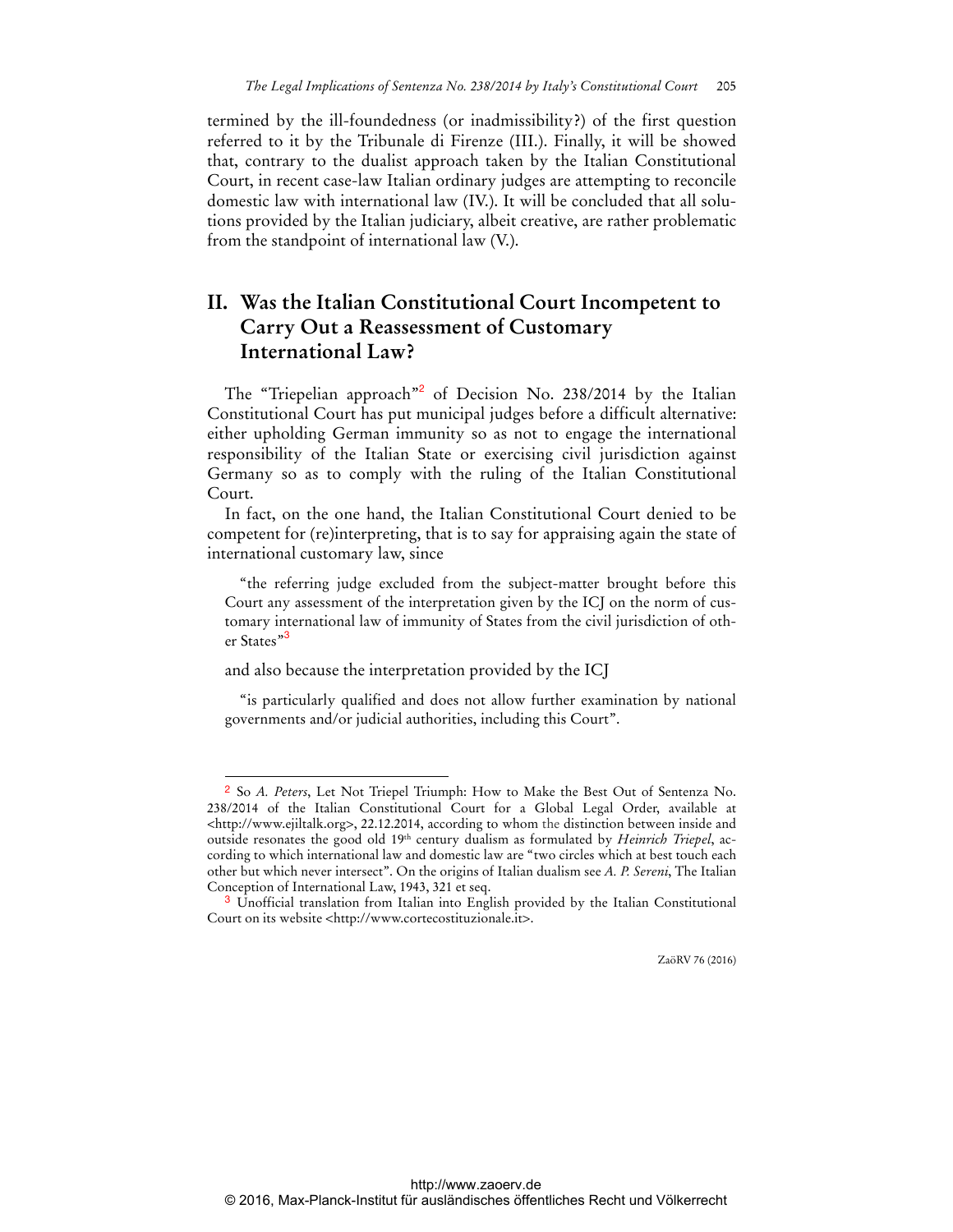In this respect, therefore, the Italian Constitutional Court did not question the interpretation according to which no exception to the bar of State immunity exists under international law for international crimes performed on the territory of the forum State.

On the other hand, however, as asked by the Tribunale di Firenze, the Italian Constitutional Court reviewed the compatibility of the customary international norm of State immunity – a norm which ranks as high as the Constitution through the automatic adaptation of Art. 10 para. 1 Italian Constitution (IC) – with the right to a judge (Art. 24), in conjunction with the principle of protection of fundamental human rights (Art. 2), finding that the rule of State immunity, as defined in its scope by the ICJ, conflicts with the aforementioned constitutional standards and therefore it has neither entered the Italian legal order nor it has any effect therein.

Now, if the existence of an exception to the rule of State immunity from jurisdiction for acts occasioning international crimes by armed forces in an armed conflict on the territory of the forum State had been ascertained by the Italian Constitutional Court, ordinary courts could have alleged the inapplicability of the ICJ's judgment on grounds of international law.<sup>4</sup> In this case, however questionable the acceptance of such an exception to the bar of State immunity under international law might be, Italian judges would be deemed to exercise civil jurisdiction against Germany in conformity with both international substantive law and constitutional law. By contrast, however, no exception has been formulated by the Italian Constitutional Court which required civil jurisdiction had to be exercised by the referring judge on the basis of customary international law as long as it does not contravene the aforementioned constitutional standards. By using the "counter-limits doctrine", the Court merely wished to "contribute to a desirable – and desired by many – evolution of international law itself", thereby deliberately accepting to commit a violation of international law.

The question to be answered here is whether the Italian Constitutional Court could have decided otherwise by assessing itself the current state of customary international law relating to State immunity so as not to put municipal courts in an unpleasant situation as regarding the implementation of the judgment. Among competing arguments preference should be given to the one referring to the legal order of the norm at hand, i.e. the international

ZaöRV 76 (2016)

<sup>4</sup> Italy could also file an application before the ICJ for requesting its annulment on grounds of a manifest and essential error of law in the identification of international customary law. As for the possible means of annulment see *K. Oellers-Frahm*, Judicial and Arbitral Decisions, Validity and Nullity*,* in: MPEPIL, 2013, § E, 16 et seq. See also *M. K. Bultermann/M. Kuijer*, Compliance with Judgments of International Courts, 1996; *C. Schulte*, Compliance with Decisions of the International Court of Justice, 2004.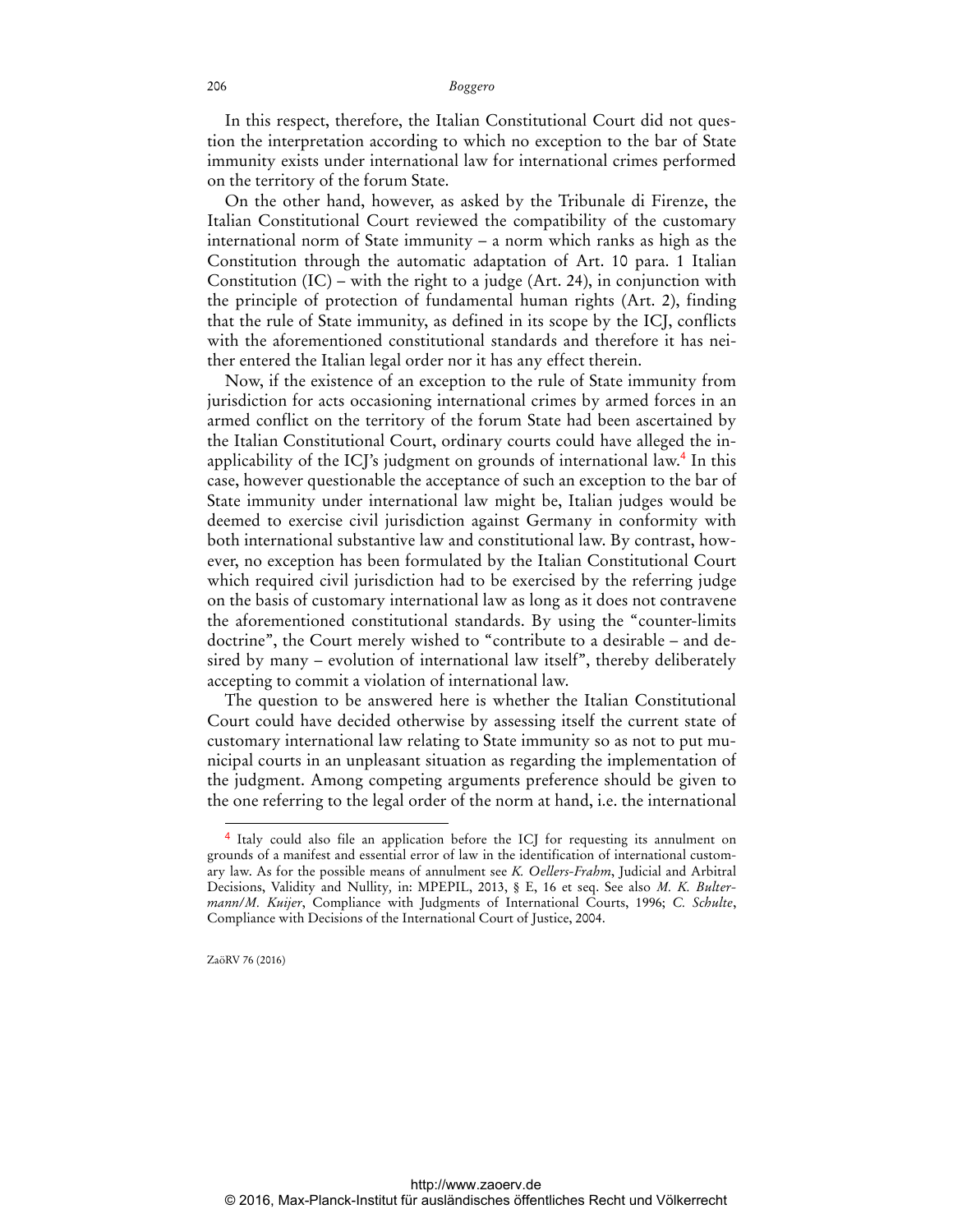legal order while the one based on referral to another legal order, i.e. the domestic legal order, should apply only a subsidiary argument. In other words, one could say that, if the conflict can be settled under international law and without fragmenting it, there is no use to resort to another argument based on national law for reaching the same result. Thus, it has to be examined whether the Italian Constitutional Court was competent to survey again the state of customary international law and, if so, whether the latter lent itself to a different interpretation than that provided by the ICJ.

It is doubtful that the self-proclaimed incompetence by the Italian Constitutional Court is well-founded. With regard to the first question which was brought before the Italian Constitutional Court by the Tribunale di Firenze, it has to be stressed that it is true that, in accordance with Art. 27 of the Law No. 87 of 11.3.1953 on Functioning of the Constitutional Court and a longstanding case-law of the Italian Constitutional Court, the Court has to act in accordance with the *non ultra petita* principle, that is to say to render a decision within the limits placed upon it by the referring judge. However, it is a fairly well-established practice of the Court, which also acts on the basis of the *iura novit curia* principle, to elucidate the terms of the subject-matter so as to restrict or extend it.<sup>5</sup> In the present case, the question of what is the actual state of international customary law is one which logically precedes the one of its compatibility with domestic constitutional law and might therefore have been itself subject to judicial review by the Italian Constitutional Court. Hence, the Court could have reshaped the *petitum* focusing in the first place on how the Hague Court had interpreted customary international law and only thereafter reviewing its compatibility with constitutional fundamental principles and rights.

As pointed out by some authors,<sup>6</sup> there was indeed for the Italian Constitutional Court a quite appropriate legal precedent to refer to the so-called

 $\overline{a}$ 

<sup>5</sup> See *inter alia*: *T. Martines*, Diritto costituzionale, 2010, 490; *R. di Maria*, Il principio di corrispondenza tra chiesto e pronunciato nel giudizio di legittimità costituzionale. L'insopprimibile iato fra giudizio principale e giudizio incidentale, in: E. Bindi/M. Pierini/A. Pisaneschi (eds.), I principi generali del processo comune ed i loro adattamenti alle esperienze della giustizia costituzionale, 2008, 53 et seq.; *F. Dal Canto*, Il giudicato costituzionale nel giudizio sulle leggi, 2002, 133 et seq.; *A. Ruggeri/A. Spadaro*, Lineamenti di giustizia costituzionale, 2001, 289.

<sup>6</sup> *M. I. Papa*, Il ruolo della Corte costituzionale nella ricognizione del diritto internazionale generale esistente e nella promozione del suo sviluppo progressivo. Osservazioni critiche a margine della sentenza n. 238/2014, available at [<http://www.rivistaaic.it>](http://www.rivistaaic.it) No. 3/2015, 6 et seq.; *G. Guarino*, Corte costituzionale e Diritto internazionale: diritto internazionale e diritto interno un amore contrastato?, in: Studi in Onore di Giancarlo Laurini, 2015, 713; *R. Pavoni* (note 1), 406. See however, *contra*, *R. Bin*, L'adattamento dell'ordinamento italiano al diritto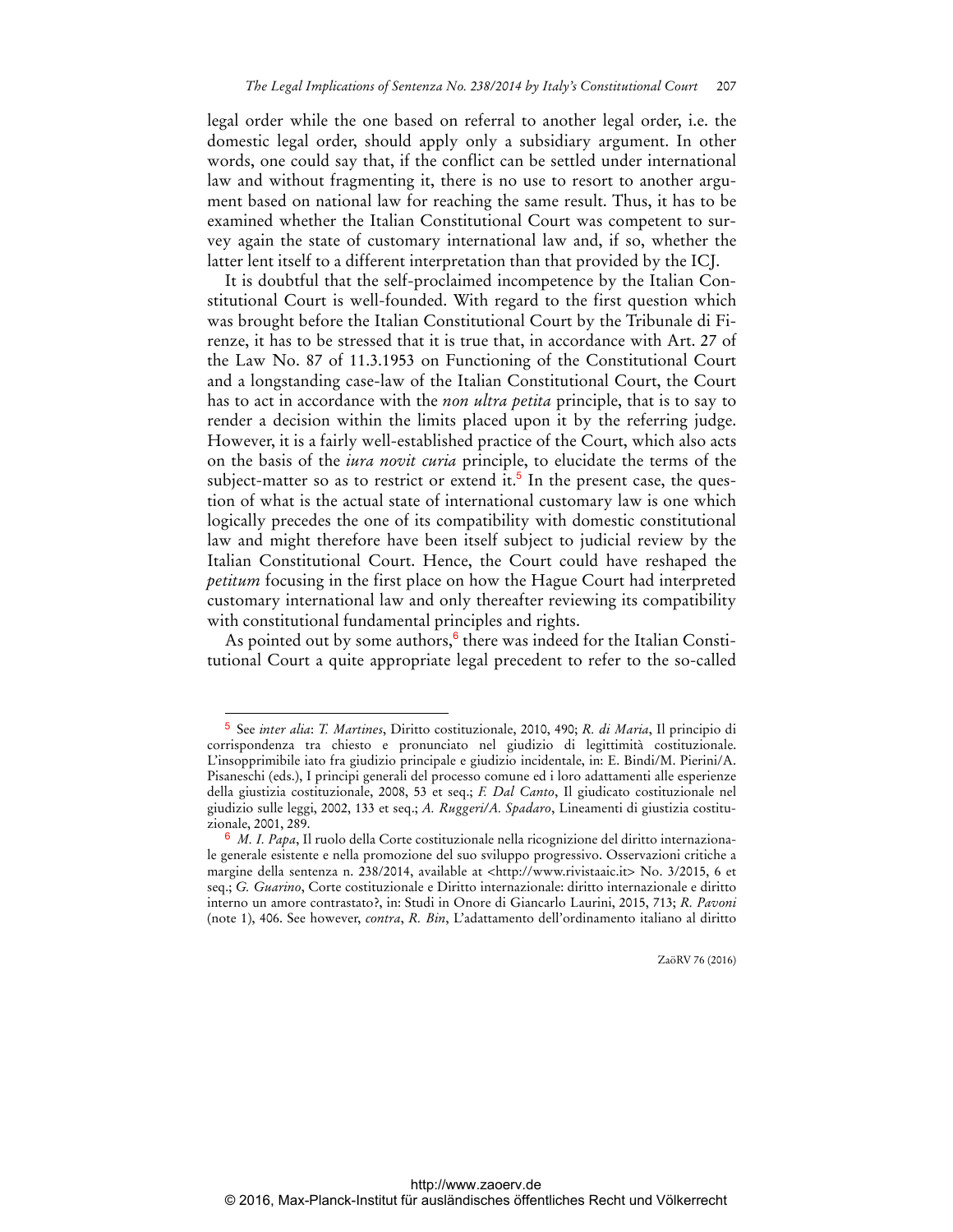*Russel* case (Decision No. 48/1979). Therein, the *petitum* resulted to being subject to a slight modification by the Court which did not rule on a norm of treaty law, as required by the referring judge, but on the customary international norm itself, *rectius* on the domestic norm incorporating a generally recognized norm of international law.<sup>7</sup> Here, on the contrary, the Court maintains it would have not even been allowed to "exercise such control", because

"international custom is external to the Italian legal order, and its application [...] must respect the principle of conformity, i.e. must follow the interpretation given in its original legal order, that is the international legal order".

This view is not entirely convincing. First, it ought to be emphasized that the Court deviated from its 1979 precedent, affirming its competence to rule on the compatibility with domestic constitutional law of an international customary norm as such and not of an international customary norm as incorporated into domestic law, thus implying it had jurisdiction to exert some sort of direct control on international custom external to the Italian legal order and, hence, also to review the actual state of customary international law. Second, it needs to be recalled that municipal courts, including constitutional and supreme courts, are both judicial bodies administering international law, i.e. assessing State practice and *opinio juris* as well as bodies whose rulings are deemed to be sources of international law.<sup>8</sup> In particular when talking about jurisdictional immunities, one has to admit – as the ICJ itself did in its 2012 ruling  $-$ <sup>9</sup> that they have been developed to a great extent from the practice of national courts.<sup>10</sup> Hence, one cannot really affirm that the International Court of Justice, however qualified and valuable its interpretation might be, has general and exclusive jurisdiction for ascertaining the state of international customary law, so as that, after issuing a

9 ICJ, Jurisdictional Immunities of the State (*Germany v. Italy*, Greece intervening), Judgment of 3.2.2012, No. 143, para. 55, 77, 83 et seq.

10 So also *A. Nollkaemper*, National Courts and the International Rule of Law, 2011, 267.

ZaöRV 76 (2016)

internazionale non scritto dopo la sentenza n. 238/2014, available at <[http://www.](http://www.forumcostituzionale.it)  [forumcostituzionale.it>, 11](http://www.forumcostituzionale.it).1.2016, 7.

<sup>7</sup> Italian Constitutional Court, Judgment of 18.6.1979, No. 48, Para. 3.

<sup>8</sup> As the International Law Commission (ILC) has acknowledged, State practice is found "in the conjunct of internal law, municipal court decisions, practice of the executive branch, diplomatic practice and treaty practice". ILC-A/CN.4/659, 14. Cf. also in the literature: *H. Lauterpacht*, Decisions of Municipal Courts as a Source of International Law, in: BYIL 10 (1929), 65 et seq.; *M. Akehurst*, Custom as a Source of International Law, BYIL 47 (1974-75), 8 et seq.; *I. Brownlie*, Principles of Public International Law, 7<sup>th</sup> ed. 2008, 6. Contra see in the past: *L. Oppenheim*, The Science of International Law: Its Task and Method, AJIL 2 (1908), 337 et seq. Traditionally domestic court decisions were treated as mere facts. Cf. PCIJ, Certain German Interests in Polish Upper Silesia (Merits), 1926, PCIJ, Serie A., No. 7, 19.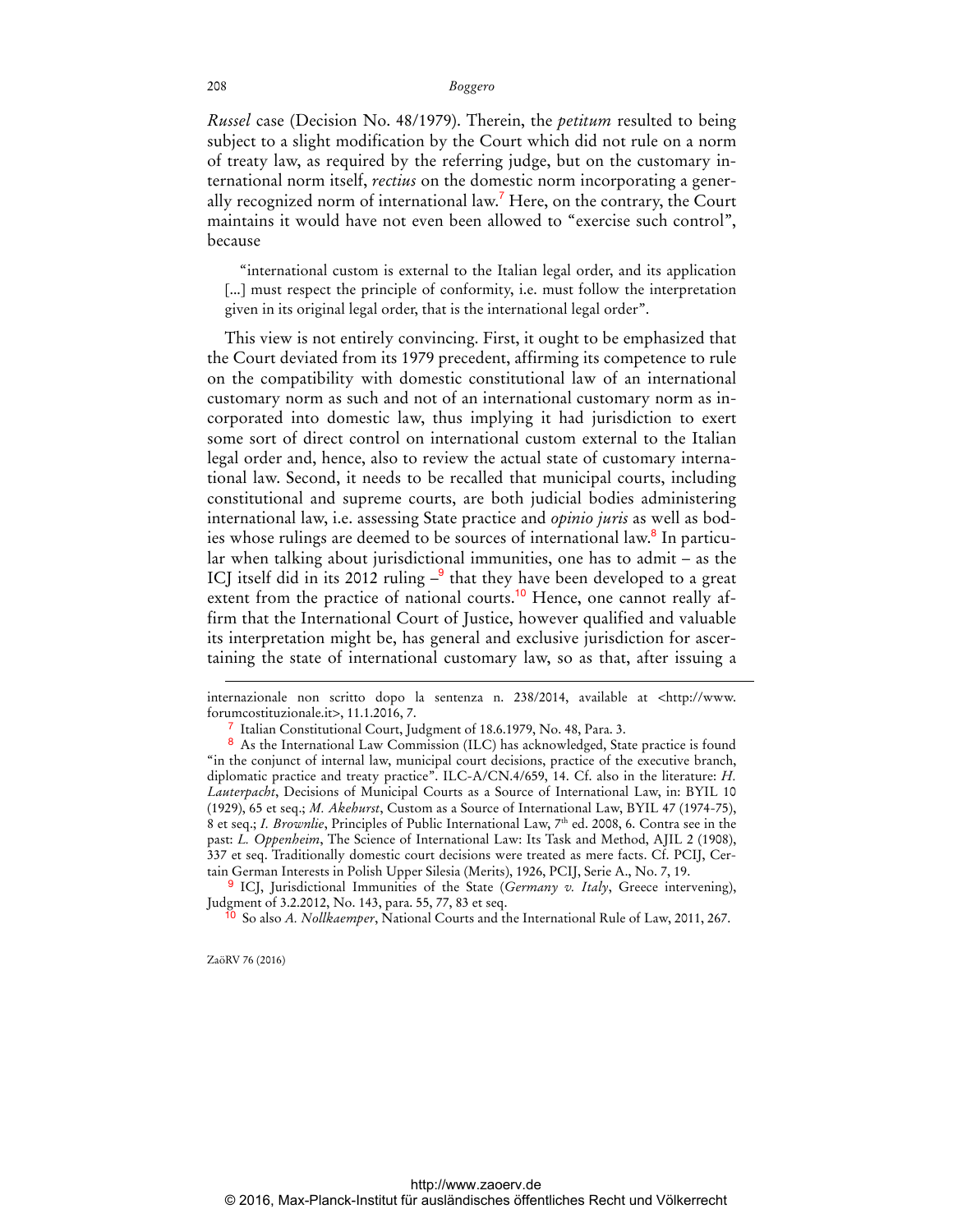judgment, all domestic courts should abide by a judgment issued by the ICJ. According to Arts. 34-38 of its Statute, the ICJ has only a limited jurisdiction and can adjudicate a dispute only upon consent of the parties. In other words, there is no such thing as a hierarchical and centralized judiciary system under international law and the Hague Court cannot be considered as an international constitutional court, whose assessment of customary international law is binding once and forever upon the international community as a whole, but as Art. 59 sets out, "the decision of the Court has no binding force except between the parties and in respect of that particular case". Only in this respect – from a procedural, but not from a substantive legal point of view – Italy is bound by the *res judicata* effect of the Court's judgment.

Further, the establishment of a direct parallel between the ICJ and the European Court of Human Rights (ECtHR) does not make much sense, since the Strasbourg Court has been explicitly set up to interpret the legal provisions of a specific treaty, the Convention for the Protection of Human Rights and Fundamental Freedoms (ECHR) and not customary international law.<sup>11</sup> Moreover, as the Italian Constitutional Court recently recognized in its Decision No. 49/2015, the Strasbourg interpretation of the Convention is not to be accepted unquestioningly by domestic judges, $12$ but, on the contrary, they must be allowed to check whether or not a certain interpretation of the Convention is an expression of a well-established caselaw (*diritto consolidato*) of the Strasbourg Court. If this is true for treaty law and for courts specifically set up to ensure its enforcement in the domestic legal orders of the State parties, it should *a fortiori* apply when it comes to international customary law, which is a source of law typically molded by States and their municipal courts.

 $\overline{a}$ 

<sup>11</sup> It makes however sense from the standpoint of domestic constitutional law. In fact, as elucidated by *Pollicino*, the judge-rapporteur, *Giuseppe Tesauro*, as an academic, aimed at establishing a parallel between violations of customary international law and violations of international treaty law. Yet, in practice, the parallel does not work well, since the Court eventually treated the external rule in contrast with the Constitution differently, depending upon whether the contrast relates to customary law (ill-founded) or international treaty law (unconstitutional). See *O. Pollicino*, From Academia to the (constitutional) Bench: An Heterodox Reading of the Last Move (Decision No. 238/2014) of the Italian Constitutional Court on the Relationship between Constitution and International (Customary) Law, Diritto Pubblico Comparato ed Europeo 4 (2015), *forthcoming*.

<sup>&</sup>lt;sup>12</sup> See Italian Constitutional Court, Judgment of 26.3.2015, No. 49, para. 7, whereby "it would be mistaken [...] to conclude that the ECHR has turned national legal operators, including first and foremost the ordinary courts, into passive recipients of an interpretative command issued elsewhere in the form of a court ruling, irrespective of the conditions that gave rise to it". (unofficial translation from Italian into English provided by the Italian Constitutional Court). [<http://www.cortecostituzionale.it>.](http://www.cortecostituzionale.it)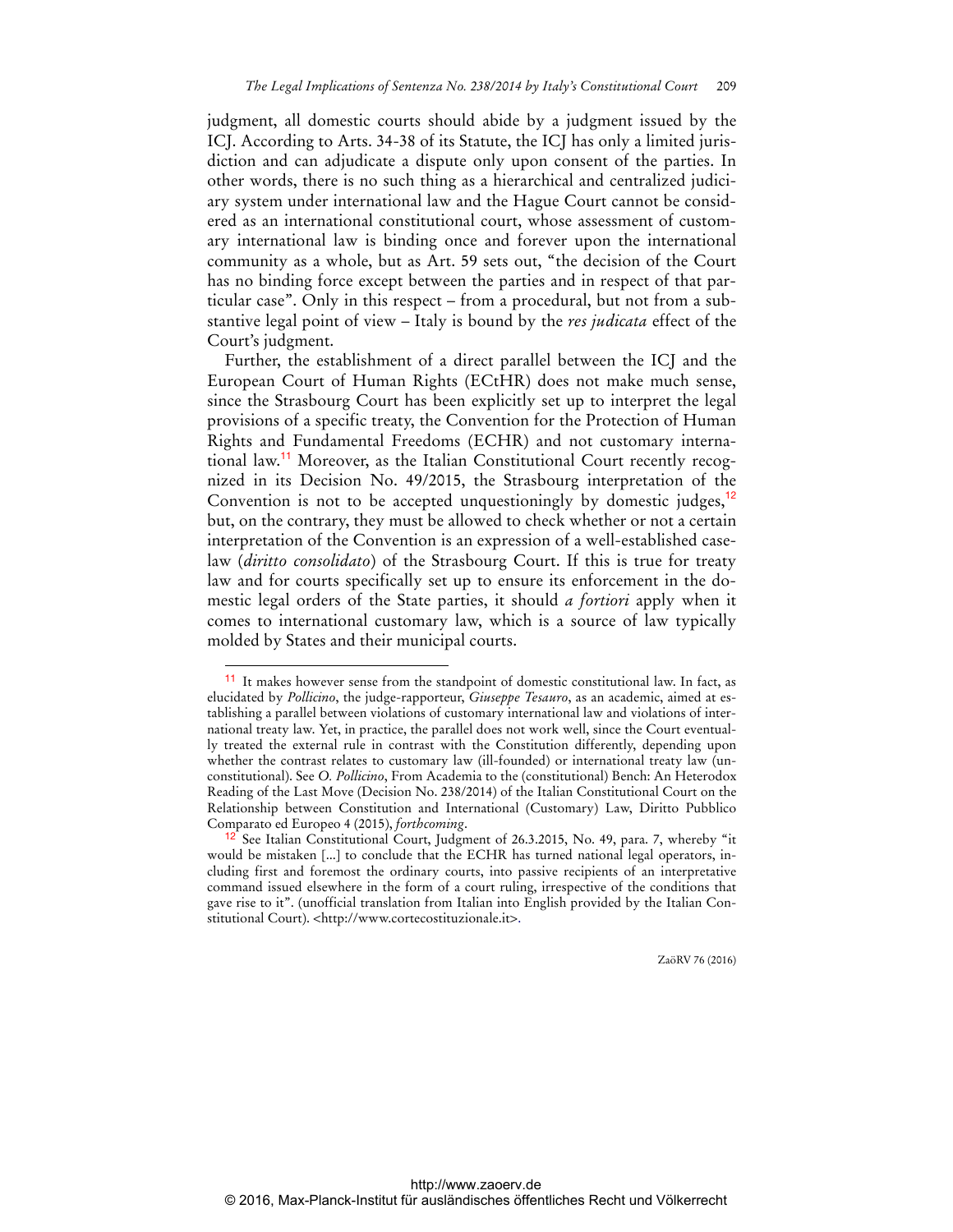While the Italian Constitutional Court would have been competent to carry out itself a thorough examination of the current state of customary international law, it is nonetheless difficult to state with certainty that the result of this survey would have been any different from that carried out by the International Court of Justice. Since it would go beyond the scope of this paper to dwell upon the exact assessment of customary international law on State immunity, it might be briefly recalled that the identification of the current state of international custom carried out by the ICJ was pretty accurate, $13$  since there is yet no sign of neither a widespread and uniform State practice nor of an *opinio juris* supporting an exception to State immunity for international crimes committed on the territory of the forum State. Yet, on account of the previous case-law relied upon by Italian and Greek tribunals,<sup>14</sup> as well as drawing upon the dissenting opinions of the judges of both the ICJ and the ECtHR, $15$  it might be argued that the Court might have been able to object to the interpretation provided by the ICJ.

From the point of view of those authors supporting the reasoning of the International Court of Justice, this appraisal would have amounted in any case to a wrongful interpretation of international substantive law. However, it cannot be ignored that the Italian practice on State immunity would have appeared more sound and coherent to other States<sup>16</sup> and, more importantly,

ZaöRV 76 (2016)

<sup>&</sup>lt;sup>13</sup> For a comment on the ruling mostly following the reasoning of the Hague Court see *inter alia*: *G. Boggero*, Senza immunità (dello Stato), niente responsabilità (dell'individuo), Diritto Pubblico Comparato ed Europeo (DPCE) 1 (2013), 383 et seq.; *K. Oellers-Frahm*, State Immunity vs. Human Rights: Observations Concerning the Judgment of the ICJ in the Jurisdictional Immunities of States Case (*Germany v. Italy*), in: D. Hanschel/S. Graf Kielmansegg/U. Kischel/C. Koenig/R. A. Lorz (eds.), Mensch und Recht – FS für Eibe Riedel zum 70. Geburtstag, 2013, 389 et seq.; *M. McMenamin*, State Immunity before the International Court of Justice Victoria University of Wellington Law Review 44 (2013), 189 et seq.; *A. Dickinson*, *Germany v. Italy* and the Territorial Exception. Walking the Tightrope, Journal of International Criminal Justice 11 (2013), 147 et seq.; *R. van Alebeek*, Jurisdictional Immunities of the State (*Germany v Italy*): On Right Outcomes and Wrong Terms, GYIL 55 (2012), 281 et seq.

<sup>14</sup> Italian Court of Cassation, Judgment No. 5044/2004 (*Ferrini*) of 11.3.2004, and Judgment No. 1072/2008 (*Milde*), 13.1.2009; Greek Supreme Court (*Areios Pagos*), *Prefecture of Voiotia v. Federal Republic of Germany*, Judgment of 4.5.2000, No. 11/2007, ILR 129, 514.

<sup>15</sup> See ICJ, *Germany v. Italy (Greece Intervening)*, Dissenting Opinions by Judge *Cançado Trindade* (para. 52), by Judge *Yusuf* (para. 48-54) and by Judge *Ad-Hoc Gaja* (para. 8- 12), ICJ Reports, 2012; ECtHR, Joint Dissenting Opinion by Judges *Rozakis*, *Caflisch*, joined by Judges *Wildhaber*, *Costa*, *Cabral Barreto* and *Vajic*, (para. 1-4). In the literature see *inter alia*: *L. Gradoni/A. Tanzi*, Immunità dello Stato e crimini internazionali tra consuetudine e bilanciamento: note critiche a margine della sentenza della Corte Internazionale di Giustizia del 3 febbraio 2012, in: La Comunità Internazionale 2 (2012), 212 et seq.

<sup>16</sup> *A. Tanzi*, Sulla sentenza Cost. 238/2014: cui prodest?, available at [<http://www.](http://www.forumcostituzionale.it)  [forumcostituzionale.it>, 26](http://www.forumcostituzionale.it).11.2014.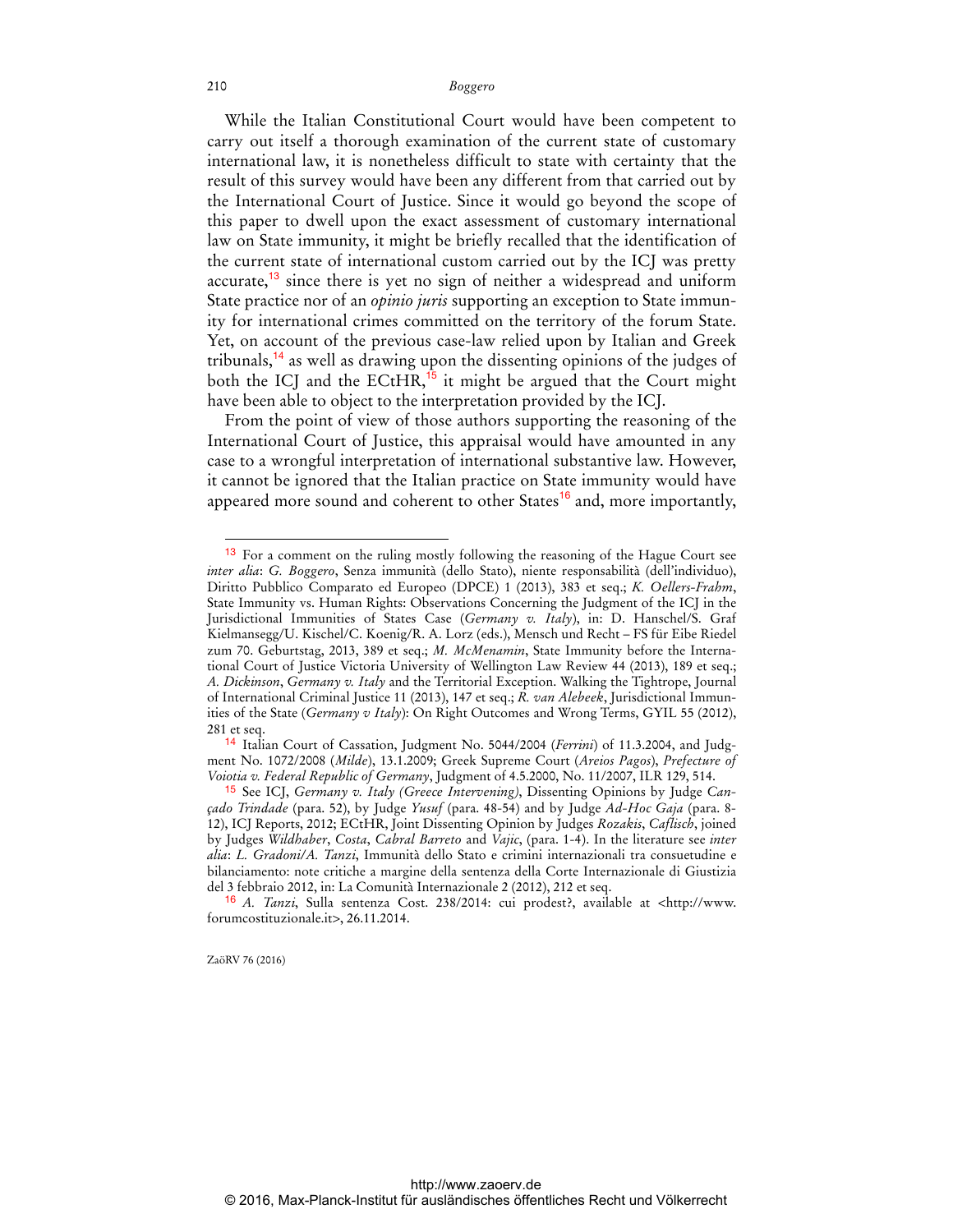the Italian Constitutional Court would have not jeopardized the uniform and effective application of customary international law on grounds of domestic constitutional law,<sup>17</sup> if it had at least attempted to reconcile the latter with the former. As it will be pointed out in Section IV., the same concerns expressed here are shared by several Italian municipal courts which have found comfort in previous rulings of the Italian Court of Cassation, that an exception to the rule of State immunity from jurisdiction exists for crimes committed by armed forces during an armed conflict on the territory of the forum State under general international law.

# **III. An Ill-Founded or Inadmissible Question? On Why Municipal Courts Could Now Decide Otherwise**

 $\overline{a}$ 

A further aspect which makes the judgment of the Italian Constitutional Court appear less solid than its supporters wish is the unscrupulous use of the constitutional procedural machinery.<sup>18</sup> In fact, as it is commonly known

<sup>17</sup> So, for instance *R. Kolb*, The Relationship between the International and the Municipal Legal Order: Reflections on the Decision No. 238/2014 of the Italian Constitutional Court, Questions of International Law II (2014), 6, who speaks of "murder of international law through municipal law". Similarly *A. Chechi*, Introductory Note to Judgment No. 238/2014, ILM 54 (2015), 471 et seq., who accused the Court of "jeopardising the coherence of international law". On the legitimacy of resorting to the so-called "counter-limits doctrine" see *inter alia*: *A. von Bogdandy*, Pluralism, Direct Effect and the Ultimate Say. On the Relationship Between International and Domestic Constitutional Law, I.CON 6 (2008), 412, who argues that "there should always be the possibility, at least in liberal democracies, to limit, legally, the effect of a norm or an act under international law within the domestic legal order if it severely conflicts with constitutional principles. This corresponds to the state of development of international law." See also *P. de Sena*, The Judgment of the Italian Constitutional Court on State Immunity in Cases of Serious Violations of Human Rights or Humanitarian Law: A Tentative Analysis under International Law, in: Questions of International Law II (2014), 30 et seq., who denies "that customary international law has developed to the point where a State may invoke its constitutional provisions concerning access to justice as a legal excuse for failure to perform conflicting international obligations". On counter-limits as a tool of "reasonable resistance" to be used under strict legal conditions: *A. Peters*, Supremacy Lost: International Law Meets Domestic Constitutional Law, Vienna Online Journal on International Constitutional Law 3 (2009), 194 and *F. M. Palombino*, Compliance with International Judgments: Between Supremacy of International Law and National Fundamental Principles, ZaöRV 75 (2015), 527; *M. Lando*, Intimations of Unconstitutionality: The Supremacy of International Law and Judgment 238/2014 of the Italian Constitutional Court, M.L.R. 78 (2015), 1037 et seq.

<sup>18</sup> So also *A. Ruggeri*, La Corte aziona l'arma dei "controlimiti" e, facendo un uso alquanto singolare delle categorie processuali, sbarra le porte all'ingresso in ambito interno di norma internazionale consuetudinaria (a margine di Corte cost. No. 238 del 2014), Consulta Online, 2014, 1 et seq.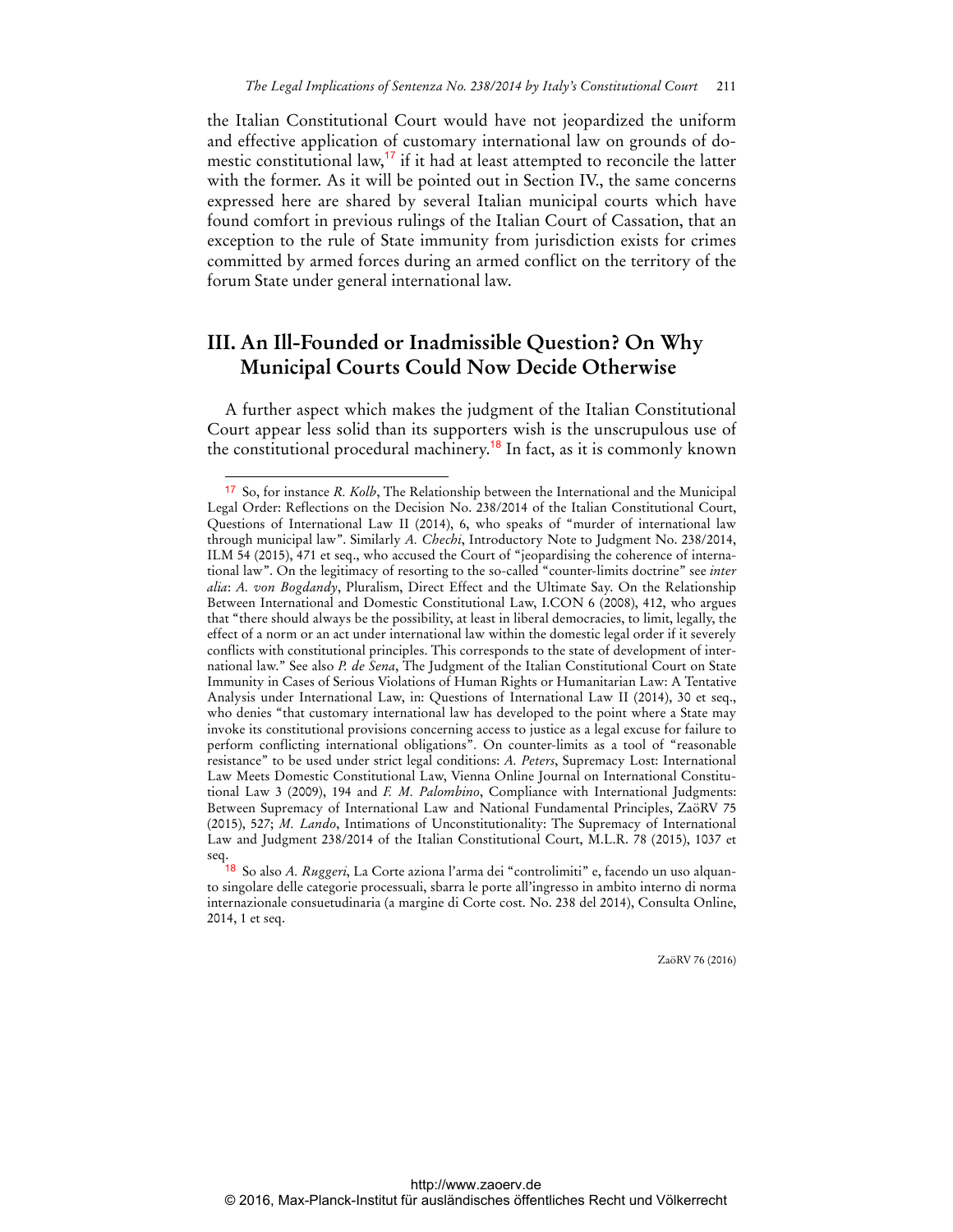under Italian constitutional procedure law, the judgments with which the Court declares ill-founded applications challenging the constitutionality of a law, so called "*sentenze di rigetto*", are due to have legal effects only between the parties (*inter partes*), and are not expected to be binding on all public authorities and persons (*erga omnes*), as it is the case only for rulings sustaining the challenge and declaring unconstitutional a law or act having the force of law, so called "*sentenze di accoglimento*". In this latter case, in fact, the law in question automatically loses effect from the day after publication of the Court's decision, in accordance with Art. 136 IC.

In the present case, the first question asked by the referring judge of Florence concerning the compatibility of the domestic norm incorporating a generally recognized norm of international law with domestic constitutional law was rejected as ill-founded since the customary norm had not been incorporated into the Italian legal order by means of Art. 10 para. 1 IC to an extent which would give rise to a conflict with the fundamental principles of the Constitution. In other words, according to the Constitutional Court, the referring judge had to construe the general recognized norm on State immunity differently, so as to keep it in conformity with the Constitution (so-called "*sentenza interpretativa di rigetto*").19 Yet, if the international custom has not been incorporated into the domestic legal order by means of Art. 10 para. 1 IC, the question arises how the Court could ever undertake a balancing operation of a formally non-existent norm with fundamental principles and rights of the Constitution.<sup>20</sup> In order to prevent such a logical short-cut, the Italian Constitutional Court should have rejected the question as inadmissible.<sup>21</sup> However, by doing so, the Court would not

ZaöRV 76 (2016)

 $\ddot{ }$ 

<sup>19</sup> On this point see *E. Lamarque*, Some WH Questions About the Constitutional Court Judgment on the Rights of the Victims of the Nazi Crime*,* Italian Journal of Public Law 6 (2015), 205. In general, on this specific type of judgment under Italian constitutional procedure law see *V. Onida/M. D'Amico*, Il giudizio di costituzionalità delle leggi. Materiali di giustizia costituzionale. Il giudizio in via incidentale*,* 1998, 273.

<sup>&</sup>lt;sup>20</sup> This raises another serious problem with regard to Art. 134 IC which strictly requires the Constitutional Court to decide *inter alia* "on disputes concerning the constitutionality of laws and acts with the force of law adopted by state or regions". In the present case, the Italian Constitutional Court does not rule on a law or on act with the force of law, but directly on custom (a factual source of law – "fonte-fatto") which has not been incorporated in a statute or any other formal act with the force of law. So for instance *M. Luciani*, I controlimiti e l'eterogenesi dei fini, in: Questione Giustizia No. 1/2015, 86 et seq.

<sup>21</sup> So also *A. Chiusolo*, Immunità giurisdizionale e diritti inviolabili: una nuova frontiera per la "giuristocrazia"?, available at [<http://www.forumcostituzionale.it>, 14](http://www.forumcostituzionale.it).7.2015, 22; *L. Gradoni*, Giudizi costituzionali del quinto tipo. Ancora sulla storica sentenza della Corte costituzionale italiana, available at [<http://www.sidi-isil.org>, 20](http://www.sidi-isil.org)14; *S. Lieto*, Il diritto al giudice e l'immunità giurisdizionale degli Stati nella sentenza della Corte costituzionale No. 238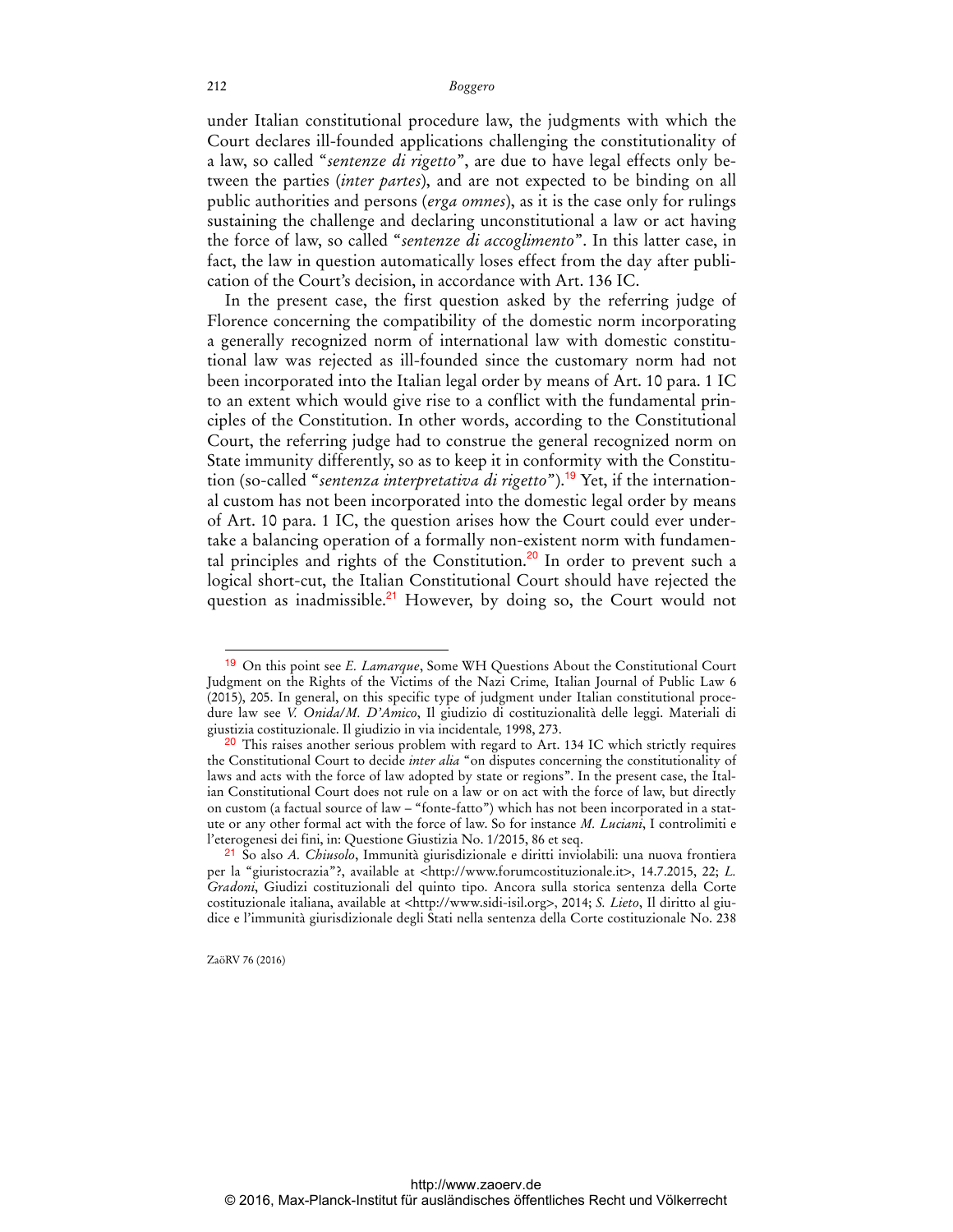have been able to retain for itself the power to rule on the compatibility of general international law with domestic constitutional standards; by contrast, every Italian court would have been in a position to autonomously provide an interpretation on the consistency of domestic law with international law, thus possibly even complying with the judgment of the  $ICI<sup>22</sup>$ 

Yet, it must be pointed out that in a later challenge of constitutionality relating to similar issues of war-reparations for crimes committed by German armed forces on the Italian territory during the Second World War and referred to the Italian Constitutional Court by the very same Tribunale di Firenze, the Italian Constitutional Court astonishingly declared that the question was "obviously inadmissible on grounds of the non-existence (*ab origine*) of the subject-matter", while simultaneously reaffirming its competence to rule on the compatibility of general international law with the Constitution (Order No. 30/2015 of 3.3.2015). In other words, the Court on the one hand acknowledged the flaws of a declaration of ill-foundedness as spelled out in Decision No. 238/2014, but on the other hand made a further harmful error, since the inadmissibility of a question of constitutionality under Italian law implies that ordinary courts are themselves entitled to provide an interpretation of customary international law in conformity with the Italian Constitution.

To put it bluntly, the "treatment" used by the Court in 2015 is worse than the "disease" it created back in 2014. With its Order, the Court has *de facto* acknowledged that a centralized balancing exercise should have never taken place in Decision No. 238/2014, since the municipal courts were competent to carry it out. Moreover, it failed to see that, by declaring illfounded (or inadmissible) the last of the three questions of constitutionality, the Italian judiciary, and possibly even the referring judge, $^{23}$  will not be le-

 $\overline{a}$ 

del 2014, available at <[http://www.forumcostituzionale.it>, 20](http://www.forumcostituzionale.it)14, 4; *M. Luciani* (note 20), 88 et seq.

<sup>22</sup> So also *R. Perona*, Ancora sui "controlimiti" all'immunità degli stati, un anno dopo: sulla "infondatezza nei sensi di cui in motivazione" di Corte cost. No. 238/2014 e la "manifesta inammissibilità" di Corte cost. No. 30/2015, available at [<http://www.diritticomparati.it>,](http://www.diritticomparati.it)  29.10.2015, § 5.

<sup>23</sup> See *E. Lamarque*, Gli effetti della pronuncia intepretativa di rigetto della Corte costituzionale nel giudizio a quo, Giur. Cost. (2000), 737; *L. Carlassare*, Perplessità che ritornano sulle sentenze interpretative di rigetto, Giur. Cost. (2001), 189 et seq.; *A. Bonomi*, Le interpretative di inammissibilità "processuali" e "di merito": natura decisoria o effetto preclusivo?, available at <[http://www.forumcostituzionale.it>, 8.](http://www.forumcostituzionale.it)12.2013, 7 et seq. and 13 et seq. Yet, it must be borne in mind that the same authors believe that the referring judge is bound to apply the interpretation endorsed by the Italian Constitutional Court when the latter implies that its interpretation is the only one which can be deemed to conform with the Constitution. So *A. Bonomi* (note 23), 17 et seq., mentioning *V. Onida/M. D'Amico* (note 19), 368. See also *M. Luciani*, Le decisioni processuali e la logica del giudicato costituzionale, 1984, 123.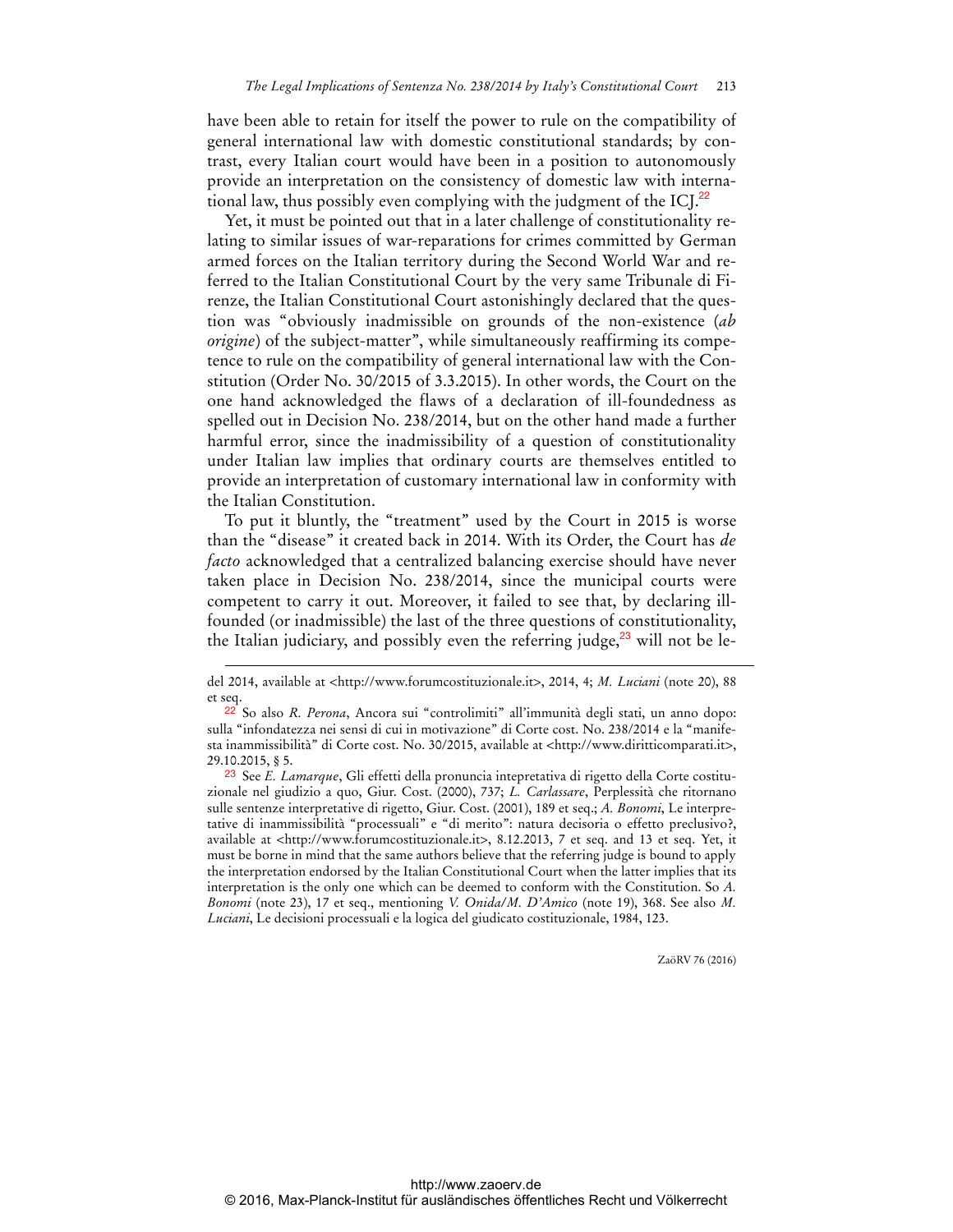gally bound by the interpretation of the Italian Constitutional Court but merely by its persuasive authority<sup>24</sup> and are therefore free to undertake a different balancing exercise, including one which comes to the conclusion that State immunity for cases of international crimes committed in an armed conflict on the territory of the forum State is in conformity with the Constitution.<sup>25</sup>

This is all the more true, if one considers that, contrary to what happened to the Law of Adaptation to the United Nations Charter No. 848 of 17.8.1957, the Italian Constitutional Court did not rule on the constitutionality of the domestic provision incorporating into the Italian legal order Art. 39 para. 1 of the European Convention for the Peaceful Settlement of Disputes (1957), which was the jurisdictional basis for the ICJ to adjudicate and which stipulates that "each of the High Contracting Parties shall comply with the decision of the International Court of Justice or the award of the Arbitral Tribunal in any dispute to which it is a party". Unlike Art. 94 para. 1 of the Charter of the United Nations, in fact this provision has not yet been declared unconstitutional by the Italian Constitutional Court to the extent to which it allows customary international norms contrary to fundamental principles and rights of the Constitution to enter the Italian legal order.<sup>26</sup> In its judgment No. 2468 of 6.7.2015, the Tribunale di Firenze did not even challenge its constitutionality before the Italian Constitutional Court, but it assumed that the non-automatic adaptation of Italy to customary international norms, as ascertained with Decision No. 238/2014,

"prevents also other provisions to be binding on Italy and its organs to comply with all decisions of the ICJ being in violation with the counter-limits established by the Italian Constitutional Court".<sup>27</sup>

ZaöRV 76 (2016)

<sup>24</sup> *P. Caretti/U. de Siervo*, Istituzioni di diritto pubblico, 2006, 401; *G. Zagrebelsky/V. Marcenò*, Giustizia costituzionale, 2012, 389. Ordinary courts tend indeed to conform to the interpretation endorsed by the Italian Constitutional Court. See the last inquiry by *E. Lamarque*, Il seguito delle decisioni interpretative e additive di principio della Corte costituzionale presso le autorità giurisdizionali, available at <[http://www.cortecostituzionale.it>, 20](http://www.cortecostituzionale.it)07, 20 et seq.

<sup>25</sup> So for instance *G. Silvestri*, Sovranità vs. diritti fondamentali, in: Questione Giustizia No. 2/2015, 62; *E. Lamarque* (note 19), 209 et seq.; *S. Leone*, Sul dispositivo della sentenza No. 238 del 2014: una soluzione preordinata ad accentrare il sindacato sulle consuetudini internazionali presso Palazzo della Consulta, available at <[http://www.forumcostituzionale.](http://www.forumcostituzionale.it)  [it>, 20](http://www.forumcostituzionale.it)14, 4.

<sup>26</sup> So in the literature already *E. Lamarque* (note 19), 210.

<sup>&</sup>lt;sup>27</sup> Translation of this and the following passages from the ordinary court judgments by the author.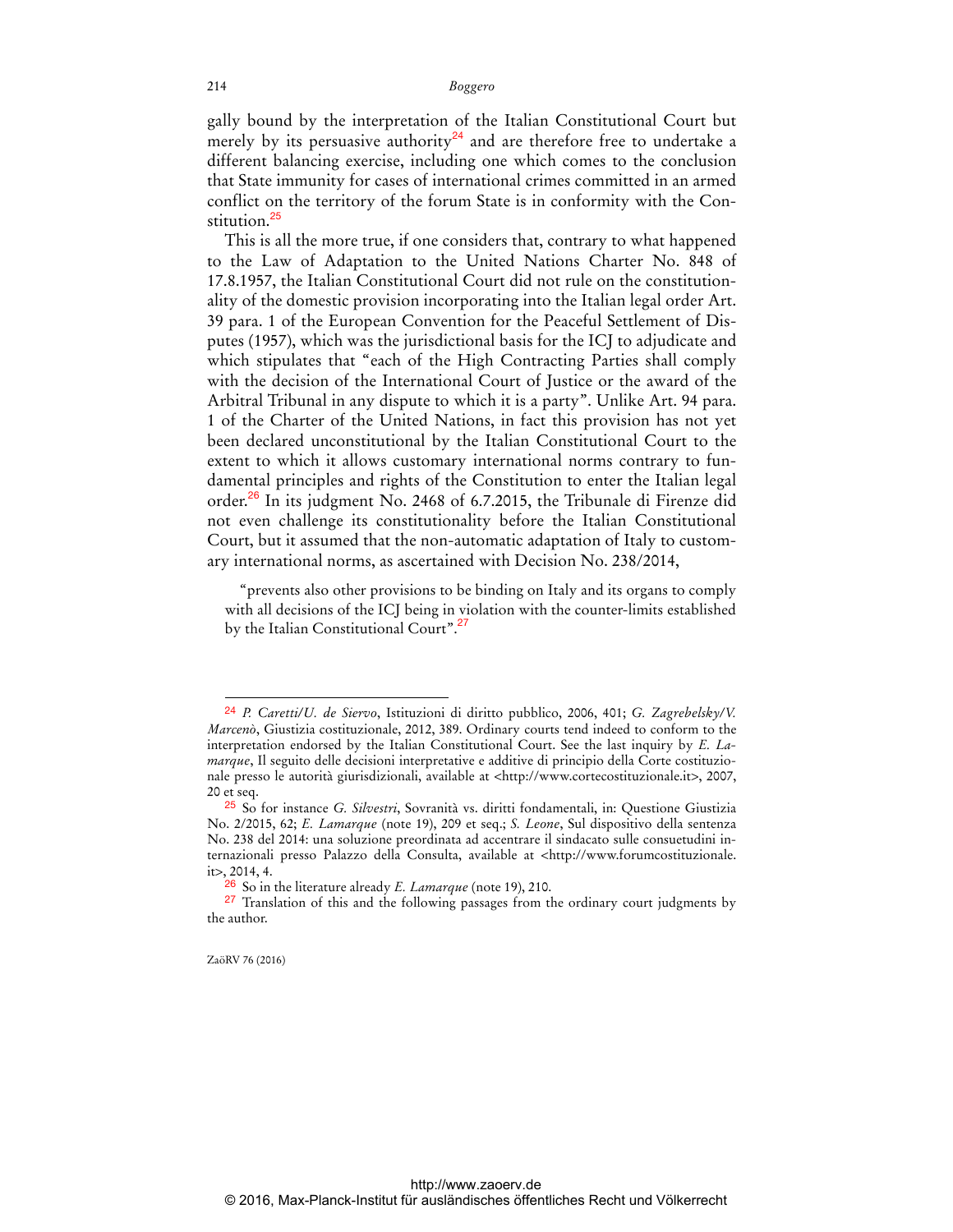In other words, the Tribunale considers that even if the declarations of inadmissibility or ill-foundedness have no binding effect on the Italian judiciary as a whole and must therefore not be regarded as *res judicata*, they have nonetheless acquired a persuasive authority almost equal to that of rulings having mandatory authority. This interpretation was backed also by the Corte di Cassazione in its ruling issued on 28.10.2015.<sup>28</sup> Yet, it appears that the Tribunale messed up the grounds and applies the "counter-limits doctrine" to a provision of treaty law (and not to customary international law itself) which deserves to be declared unconstitutional by the Constitutional Court as had happened with regard to Art. 94 para. 1 of the Charter. In other words, the Tribunale has found that a *lex specialis* to the latter, i.e. a provision of the Law of Adaptation of the European Convention for the Peaceful Settlement of Disputes No. 644 of 8.10.1973, is also unconstitutional without referring the challenge of constitutionality to the Italian Constitutional Court, which is the only competent organ for such a declaration of "consequential unconstitutionality".<sup>29</sup> At present, municipal courts could theoretically still apply Art. 39 para. 1 of the European Convention for the Peaceful Settlement of Disputes, thus abiding by the *res judicata* effect of the ICJ's judgment.

To conclude, the uncertainty in the follow-up to the ruling would have been avoided only if the Court had sustained the challenge of constitutionality by the referring judge, thereby declaring unconstitutional the international custom on State immunity incorporated in the internal legal order by means of Art. 10 para. 1 IC, insofar as it provided for a norm contrary to the fundamental principles and rights of the Constitution (so-called "*sentenza interpretativa di accoglimento*"<sup>30</sup>).

 $\overline{a}$ 

<sup>28</sup> Italian Court of Cassation, Judgment of 28.10.2015, No. 21946, § 4.1. So already *A. Chiusolo* (note 21), 22 et seq. See also *M. Luciani* (note 20), 89. See also in the past *M. Esposito*, Datio in solutum: una sentenza intepretativa di rigetto può costituire un equipollente di una sentenza di accoglimento?, Giur. Cost. (2004), 1560 et seq.

<sup>29</sup> By "consequential unconstitutionality" one has to understand the unconstitutionality of norms other than those mentioned in the order with which the judge *a quo* referred the question to the Constitutional Court. They become null and void as a consequence of the declaration of unconstitutionality of the norms explicitly challenged. For this notion see in English *G. F. Ferrari* (ed.), Introduction to Italian Public Law, 2008, 202.

<sup>30</sup> According to *R. Bin* (note 6), this would have been unprecedented and outrageous, since it assumes a state-centric and thus ultra-monist perception of the relationship between international law and domestic law.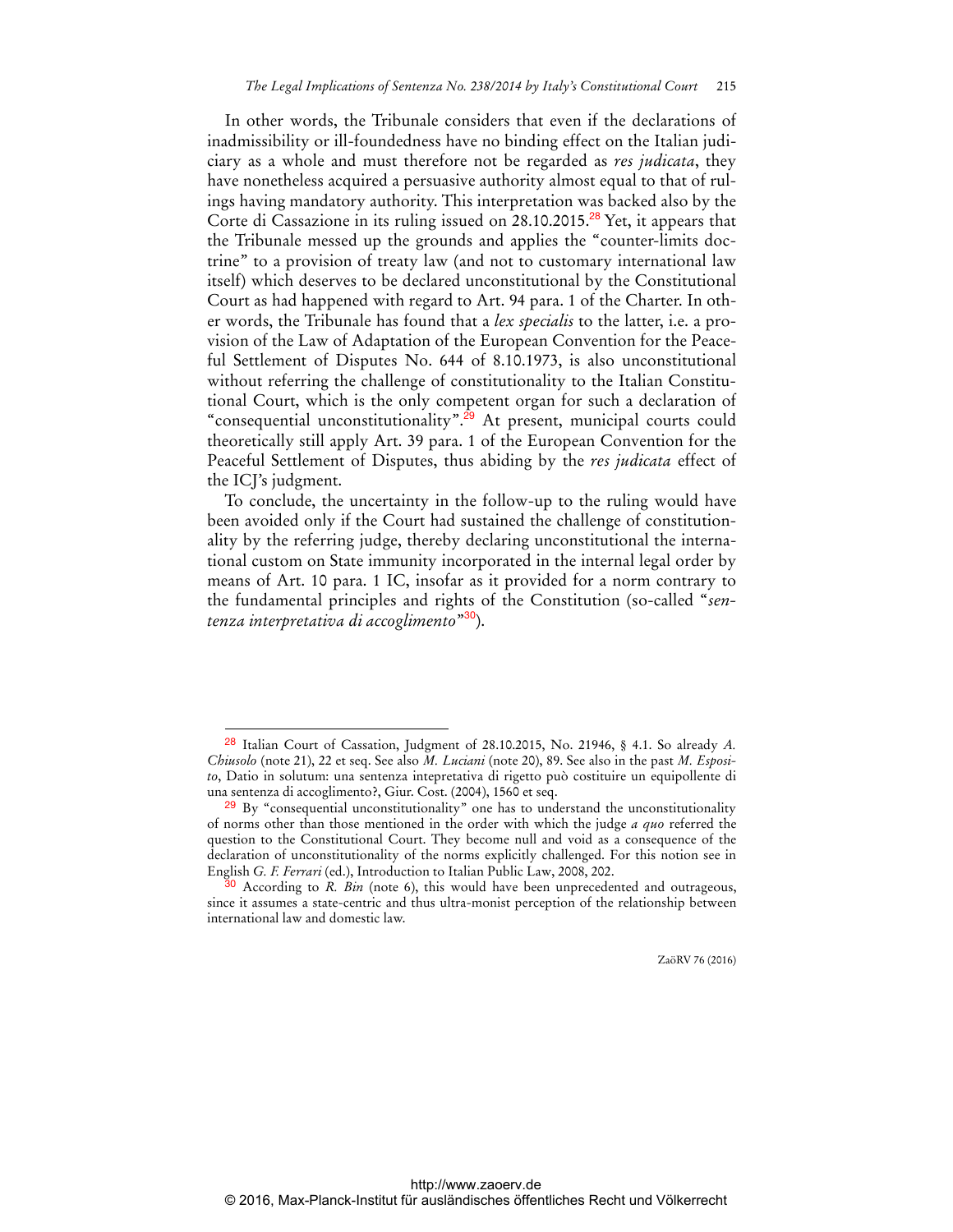# **IV. Municipal Courts' Implementation of Italian Constitutional Court's Decisions: Reconciling Constitutional Law with International Law?**

A few months after Order No. 30/2015 has been handed down, a trend can be observed in the case-law of the Italian judiciary: the procedural inconsistencies of the Constitutional Court's decisions are assessed and offset by ordinary judges so as to avoid insofar as possible both new questions of constitutionality and frictions between constitutional law and international law.<sup>31</sup> In particular, ordinary courts asserted that Italy can disregard the binding force of the ICJ's judgment and be exempt from its international responsibility for three main different and alternative reasons: a) civil jurisdiction against a foreign State ought to be exercised since international crimes committed on the territory of the forum State cannot be qualified as *acta jure imperii* under international law; b) civil jurisdiction against a foreign State ought to be exercised because *jus cogens* norms safeguarding inviolable human rights have a higher rank than the rule of State immunity (socalled *Ferrini* case-law); c) civil jurisdiction against a foreign State ought to be exercised because of an existing exception to State immunity under regional international law, i.e. the law of the European Union, especially its Charter of Fundamental Rights, which does not allow inviolable human rights to be set aside by invoking the sovereign equality of member States.

Ultimately, as it will be pointed out hereunder, Italian judges are neither fully complying with the judgment of the Italian Constitutional Court nor with that of the ICJ, but they are pursuing an approach aimed at adjusting competing claims of authority, as originally suggested by *Peters*. 32

a) First of all one has to consider the two judgments No. 21946 and No. 43696 delivered on 28. and 29.10.2015 by different chambers of the Corte di Cassazione.

In the former judgment, the Plenary Session for Civil Matters of the Corte incidentally considered that the denial of State immunity based on the "counter-limits doctrine" as prescribed by the Italian Constitutional Court

<sup>31</sup> By contrast *R. Perona* (note 22), § 8, argues that ordinary courts should nonetheless keep challenging the constitutionality of the international custom by referring a new question before the Italian Constitutional Court so as to induce it to sustain the constitutional challenge to the law, even if the Court in its Order No. 30/2015 has declared applications of this nature inadmissible.

<sup>32</sup> *A. Peters*, (note 2), whereby "domestic (constitutional) courts do and should take into consideration international law in good faith and interpret the domestic constitution in the light of international law".

ZaöRV 76 (2016)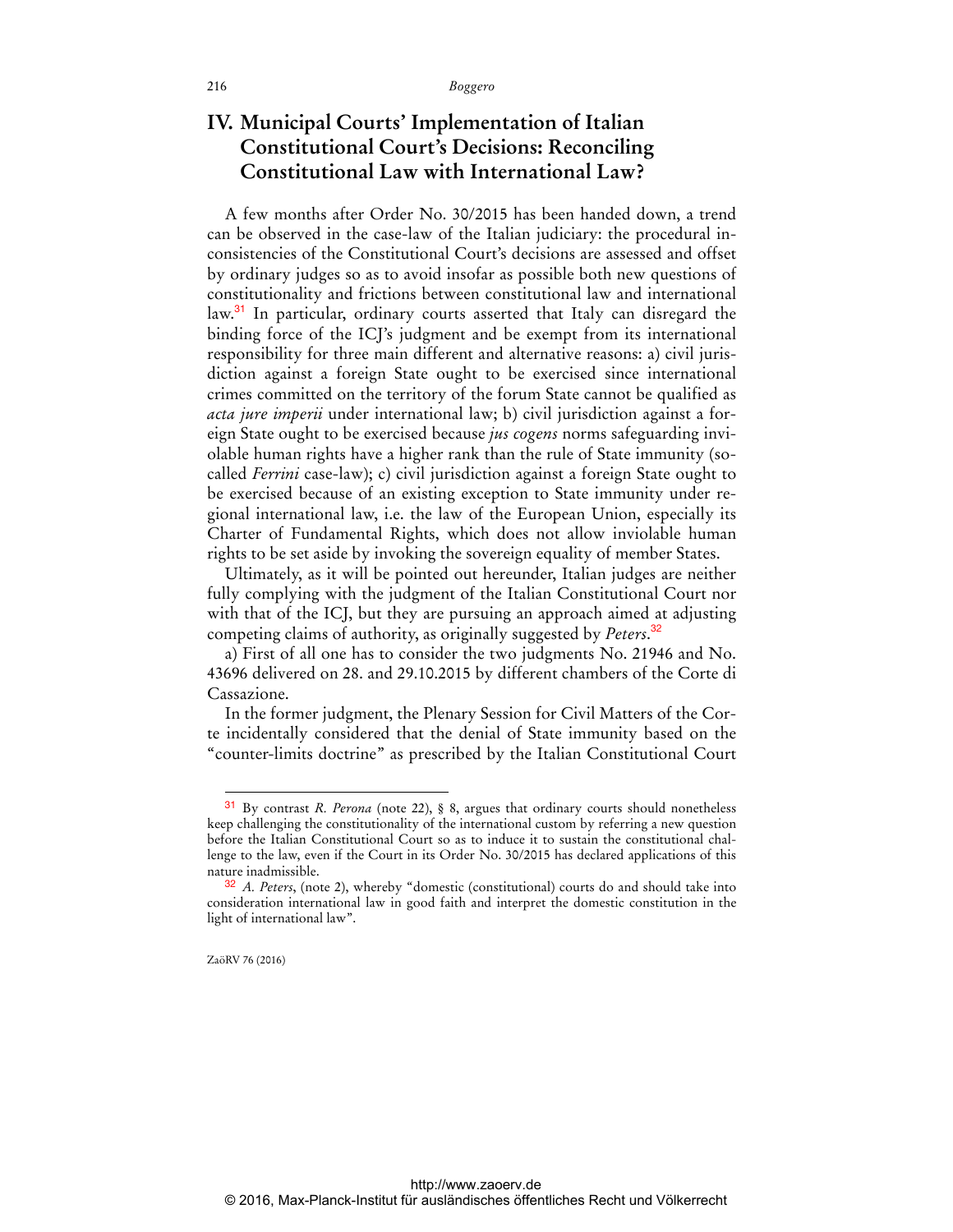contributes to the evolution of international law in the terms already proposed by the Corte itself in its *Ferrini* case-law. In other words, the Italian Supreme Court sought to bring the judgment of the Constitutional Court in conformity with its previous case-law, which however drew directly upon customary international law and not upon domestic constitutional standards and which it had already overruled between 2012 and 2014.<sup>33</sup>

In the latter ruling, the Republic of Serbia was denied immunity by the Corte di Cassazione and hence ordered to pay compensation for war crimes committed by its State organs against Italian citizens in the context of the Yugoslavia breakup in 1991. Here the Court, on the one hand, reinstated the validity of its *Ferrini* case-law, but on the other hand, quite curiously, it also emphasized a crucial aspect of the Constitutional Court's reasoning, whereby municipal courts can play a role in advancing the level of protection of fundamental rights under international law only by referring to categories of domestic constitutional law and not by interpreting directly customary international law, a task for which only the ICJ is deemed to be competent.<sup>34</sup>

The two judgments are interesting for the further reason that they account for different findings on the question whether the decision of the Italian Constitutional Court entails the exercise of universal civil jurisdiction. The former ruling concerned a case of recognition and enforcement of a foreign judgment by which State immunity had been denied. The Plenary Session for Civil Matters of the Corte di Cassazione decided to refuse to recognize and enforce a foreign award issued by a U.S. District Court for international crimes allegedly committed by Iranian security services against an American citizen on the territory of the Israelian State. In contrast to the Appeal Court's decision back in 2013, which had upheld State immunity in order to comply with the ICJ's judgment, the Corte di Cassazione considered that this *ratio decidendi* is no longer applicable after Decision No. 238/2014 of the Italian Constitutional Court. Nonetheless, it denied *exequatur* of the foreign judgment, because the judge who handed it down did not have jurisdiction over the matter in accordance with the principles enshrined in Italian law. In fact, Decision No. 238/2014 does not imply that Italian courts enjoy universal jurisdiction for international crimes; the constitutional "counter-limits" against the entry of a customary international norm on State immunity into the municipal legal order are confined to in-

 $\overline{a}$ 

<sup>33</sup> See *inter alia*: Italian Court of Cassation, Judgment of 21.1.2014, No. 1136; Italian Court of Cassation, Order of 21.2.2013, No. 4284; Italian Court of Cassation, Judgment of 30.5.2012, No. 32139.

<sup>34</sup> Italian Court of Cassation, Judgment of 29.10.2015, No. 43696, para. 5.2.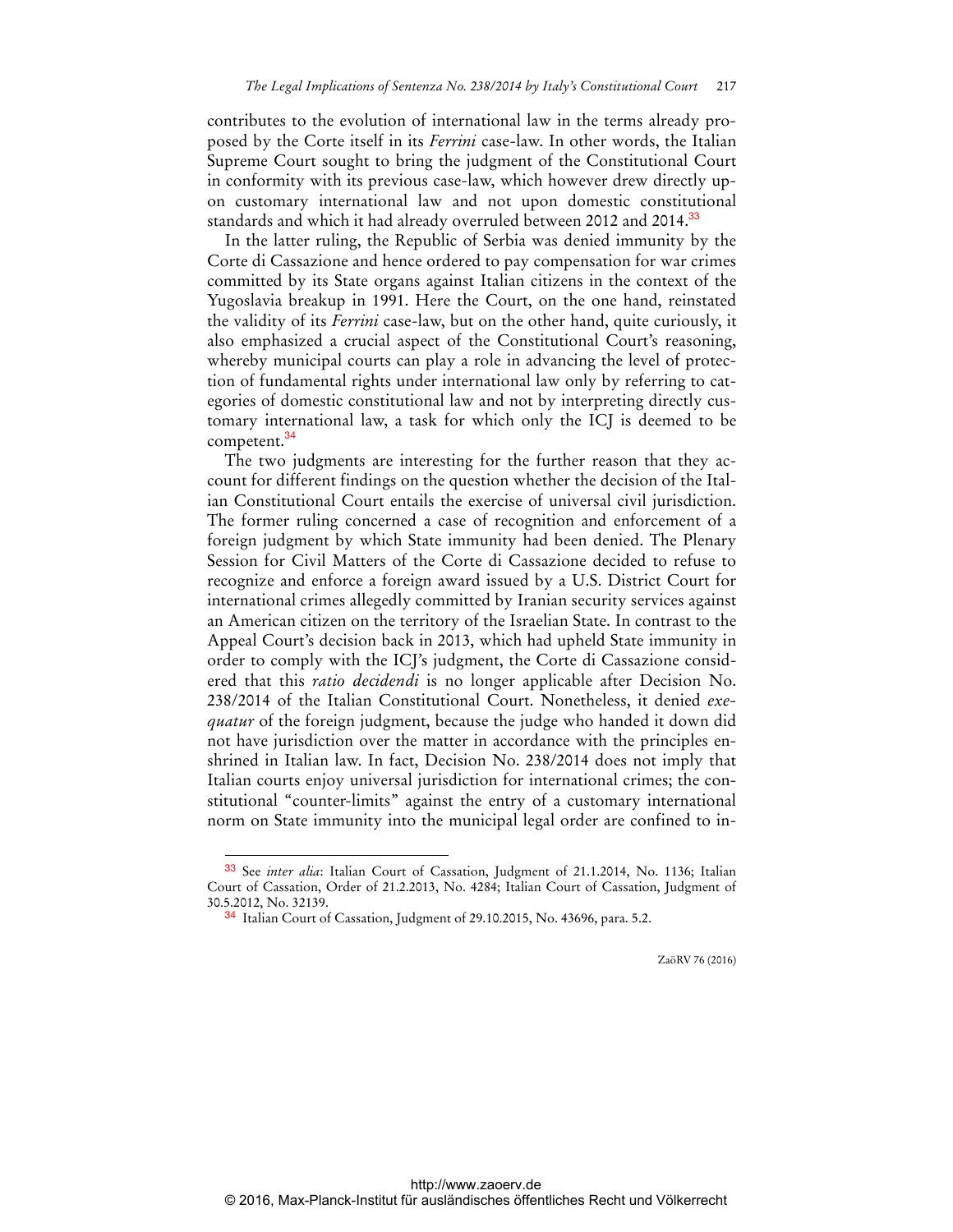ternational crimes committed on the territory of the forum State. Recognition and enforcement of foreign judgments on the basis of the principle of universal jurisdiction would be contrary to the Italian notion of "public order", as was already been acknowledged by the case-law of the Corte di Cassazione between 2008 and 2011.<sup>35</sup> Specularly, the Tribunale di Roma in its ruling No. 11069 of 20.5.2015, embraced again that portion of the *Ferrini*  case-law, which allowed the enforcement of foreign judgments issued against Germany by Greek courts for international crimes committed on the territory of the Hellenic Republic.<sup>36</sup>

Yet, in its second judgment, the First Criminal Chamber of the Corte di Cassazione asserted civil jurisdiction against the Republic of Serbia for war crimes committed by Serbian military forces on the territory of the former Federal Republic of Yugoslavia, that is to say outside the territory of the forum State, thus apparently relying on the decision of the Italian Constitutional Court for extending the scope of the Italian jurisdiction to international crimes committed against Italian citizens abroad.<sup>37</sup>

b) In its judgment No. 1462, delivered on 28.9.2015, the Tribunale di Piacenza attempts at resolving the conflict existing between the ruling of the Constitutional Court and international customary law, redefining it as a conflict between different international legal obligations. In fact, the Tribunale explicitly reserves for itself the power to "re-examine" the current state of customary international law, finding that the "Constitutional Court had no competence for doing so and thus could not but taking for granted the determination of the international custom on State immunity as made by the ICJ", which however "has not the scope and the content assigned to it by the Hague Court". Following to the principle of non-contradiction, the Tribunale argues that compliance with customary international law cannot imply that an act of State to which immunity from jurisdiction shall apply entails a wrongful act under international law. According to the Tribunale, since the idea of sovereignty has allegedly its roots in the maxim that "the

ZaöRV 76 (2016)

<sup>35</sup> Italian Court of Cassation, Judgment of 29.5.2008, No. 14199. See the comment by *G. Serranò*, Immunità degli Stati stranieri e crimini internazionali nella recente giurisprudenza della Corte di Cassazione, Rivista di Diritto Internazionale Privato e Processuale 45 (2009), 623.

<sup>36</sup> Italian Court of Cassation, *Federal Republic of Germany v. Prefecture of Vojotia*, Judgment of 20.5.2011, No. 11163; Italian Court of Cassation, *Distomo* case, Judgment of 29.5.2008, No. 14199, RDI 87 (2009), 94.

<sup>&</sup>lt;sup>37</sup> In this case, however, it must be born in mind that private claims against Serbia were brought within the context of criminal proceedings before Italian courts against two former members of the Yugoslavian army. Art. 3 para. 2 read in combination with Art. 10 of the Italian Criminal Code provides in fact for conditional universal jurisdiction against foreigners who commit a crime against Italian citizens abroad.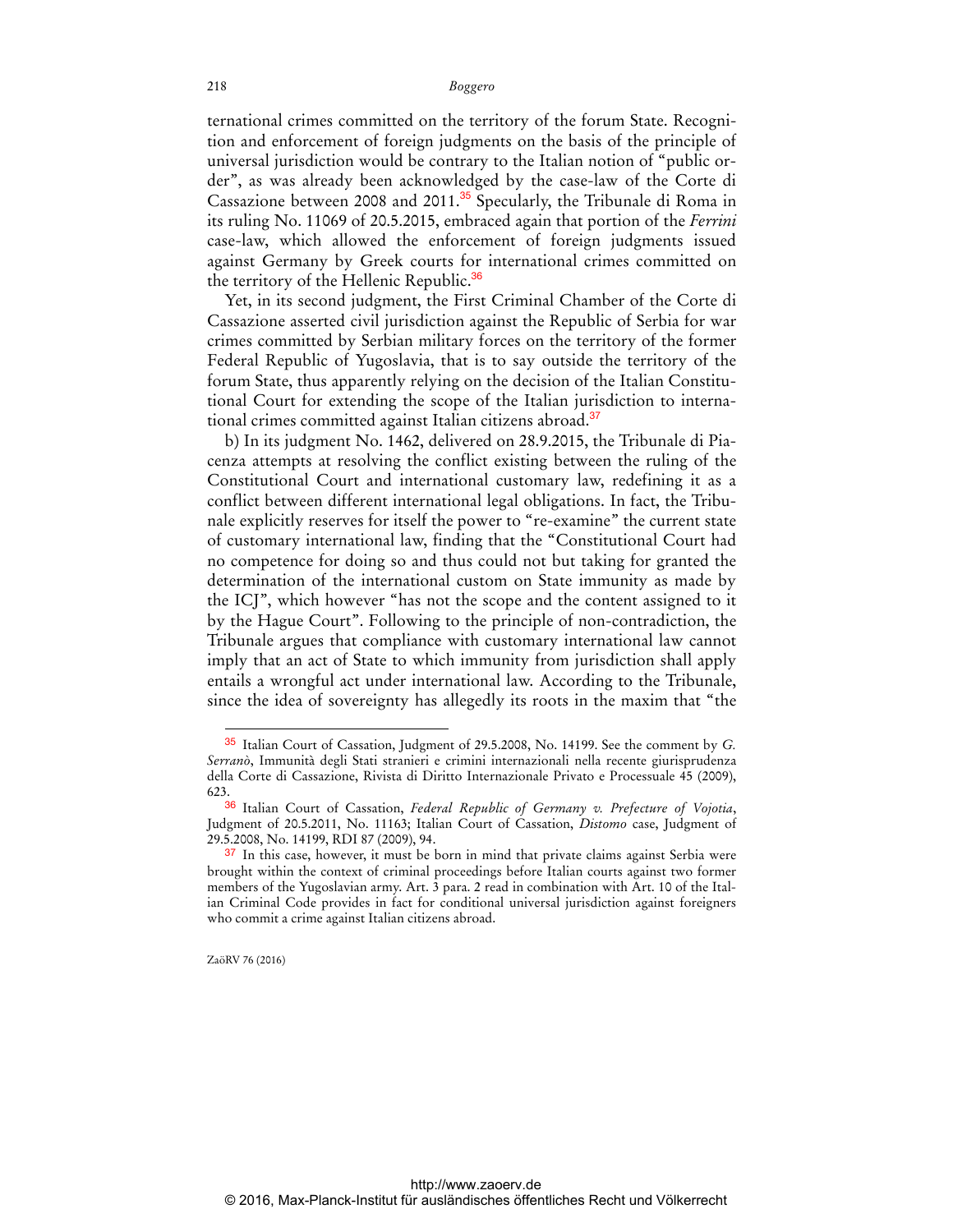King can do no wrong", international crimes and violations of fundamental norms of international law committed by organs of the State, such as those perpetrated by the Third Reich on Italian territory, cannot be covered by immunity.<sup>38</sup> As the municipal court sees it,

"the antinomy between constitutional and international law and also between different norms of international law is only apparent, because the bar of sovereign immunity as invoked by Germany should be seen as limited in its functional scope to those acts which constitute a legitimate exercise of coercive power".

Unlike the systematic interpretation of international law as relied upon by the Corte di Cassazione in its *Ferrini* case-law,<sup>39</sup> which argued that denial of immunity is grounded in the higher rank of *jus cogens* norms safeguarding inviolable human rights, the Tribunale holds that the acts performed by the State violating basic human rights cannot be qualified as being *jure imperii* and therefore civil jurisdiction against it can be exercised. Consequently, the international responsibility of the Italian State should not be engaged insofar as Italy denies State immunity for safeguarding inviolable human rights.

c) In its judgment No. 2468 delivered on 6.7.2015, the Tribunale di Firenze – which is not to be confused with the judge who referred the question of constitutionality back in 2014 – admitted that the customary norm on State immunity as defined by the ICJ has still binding force under international law so that the domestic judiciary retains the power to decide whether to exercise civil jurisdiction or not and to balance the custom as a source of international law with the rules on State immunity as corrected by the Italian Constitutional Court.

"By checking out the concrete feasibility of the international custom on State immunity there might be room for balancing the principles confirmed by the ICJ and those proclaimed by the Italian Constitutional Court."

In other words, the Tribunale attempted to reconcile domestic and international law. Even if the balancing exercise turned out to be favorable to the plaintiff, thus basically confirming the substance of the Italian Constitu-

 $\overline{a}$ 

<sup>38</sup> So in the literature *inter alia: A. Orakhelashvili*, State Immunity and Hierarchy of Norms: Why the House of Lords Got It Wrong, in: EJIL 19 (2008), 969. In the case-law see already Greek Supreme Court (*Areios Pagos*) (note 14).

<sup>39</sup> See Italian Court of Cassation, *Ferrini v. Federal Republic of Germany,* Judgment of 11.3.2004, No. 5044/2004, ILR 128, 658; Italian Court of Cassation, *Federal Republic of Germany v. Giovanni Mantelli et al.*, Preliminary Order on Jurisdiction of 29.5.2008, No. 14201 et seq., International Law in Domestic Courts 1037 (2008); Italian Court of Cassation, *Milde case,* Judgment of 21.10.2008, No. 1072, International Law in Domestic Courts 1224 (2009).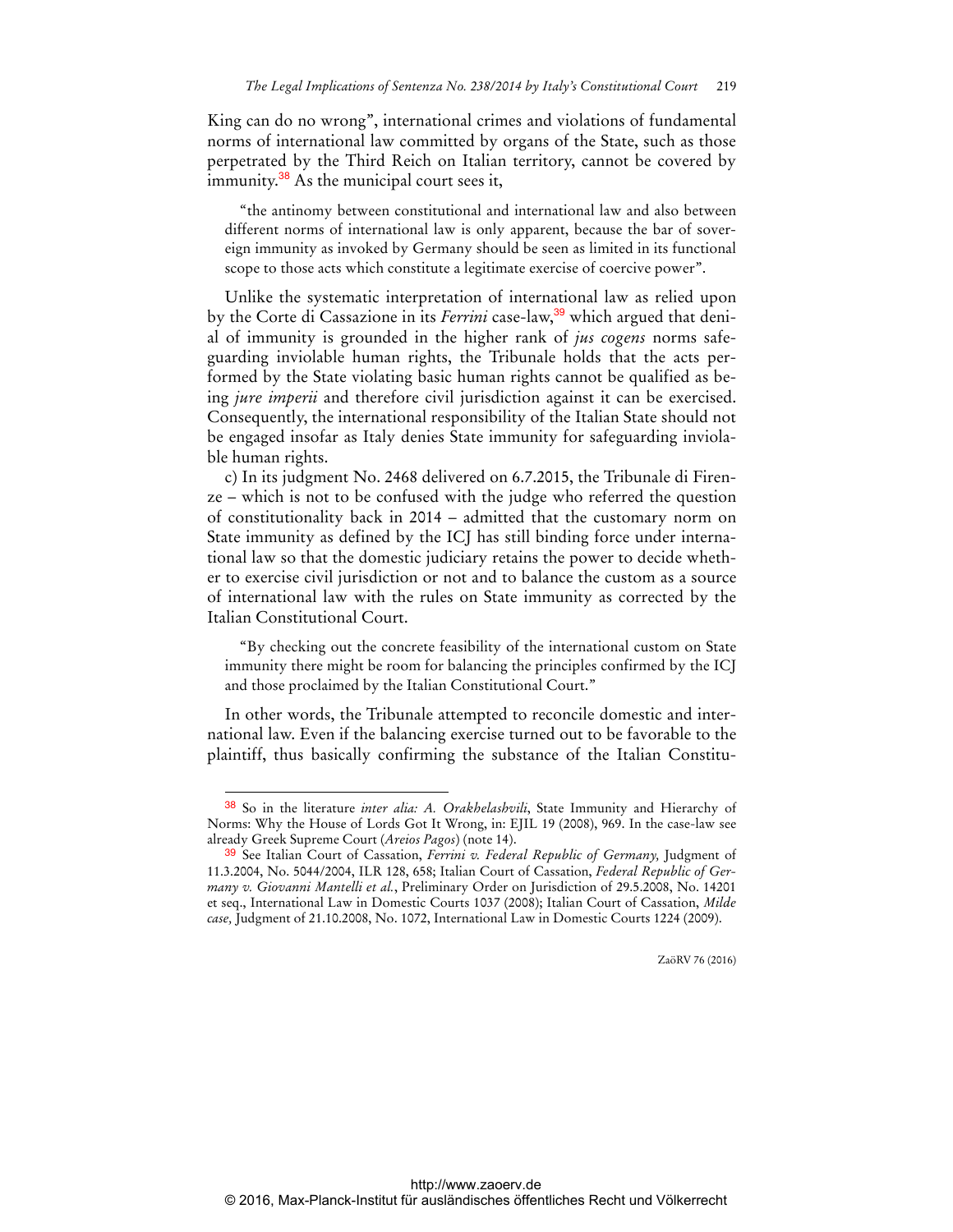tional Court's judgment, the Tribunale maintains that the exercise of civil jurisdiction does not per se pose a risk for the sovereignty of Germany since it is merely a judgment having declaratory nature ("*sentenza di mero accertamento e condanna*") and not implying enforcement and execution.<sup>40</sup> Conversely, if State immunity had been upheld, the right to a judge as defined by the Italian Constitution would have definitely been infringed upon. Italy and Germany could hence still engage into negotiations and settle the question by means of an inter-State agreement, as recommended also by the International Court of Justice in paras. 99 and 104 of its ruling, according to the Tribunale. Accordingly, a formal invitation to enter negotiations was made by the referring judge of Florence in its Order of 23.3.2015 when resuming proceedings after the Decision of the Italian Constitutional Court. Therein, the judge observed that

"considering that the dispute at hand implies the tangible risk for Italy of committing an international wrongful act, an attempt of mediation between the applicants and the Federal Republic of Germany as well as between Italy and Germany should be made in accordance with Article 185 of the Code of Civil Procedure,"

thus basically combining domestic law and passages of the ICJ's judgment to call upon the two States to reach an agreement.<sup>41</sup>

Addressing the consequences of a possible non-compliance by Italy with international law, the Tribunale first referred to Art. 32 of the ILC-Draft Articles on State Responsibility, whereby "the responsible State may not rely on the provisions of its internal law as justification for failure to comply with its obligations under this Part", as well as to Art. 27 of the Vienna Convention on the Law of the Treaties, which stipulates that a State "may not invoke the provisions of its internal law as justification for its failure to perform a treaty". Yet, according to the Tribunale, this principle might be subject to exceptions when the protection of fundamental human rights is at stake and this should in particular be the case when these rights are enshrined not only in the national Constitutions of both States parties to the

ZaöRV 76 (2016)

<sup>40</sup> Accordingly, in its ruling No. 1278 delivered on 27.1.2015, the Corte di Appello di Milano refused to take measures of constraint on the Villa Vigoni, a property of the Federal Republic of Germany in Italy, otherwise it would have violated its immunity from enforcement. According to the Corte, in fact, immunity from adjudication or from suit and immunity from enforcement are subject to different legal regimes under international law. The judgment No. 238/2014 of the Italian Constitutional Court concerned the question of immunity from adjudication only.

<sup>41</sup> Very critical of this attempt of mediation is *K. Oellers-Frahm*, A Never-Ending Story: The International Court of Justice – The Italian Constitutional Court – Italian Tribunals and the Question of Immunity, in this issue p. 193.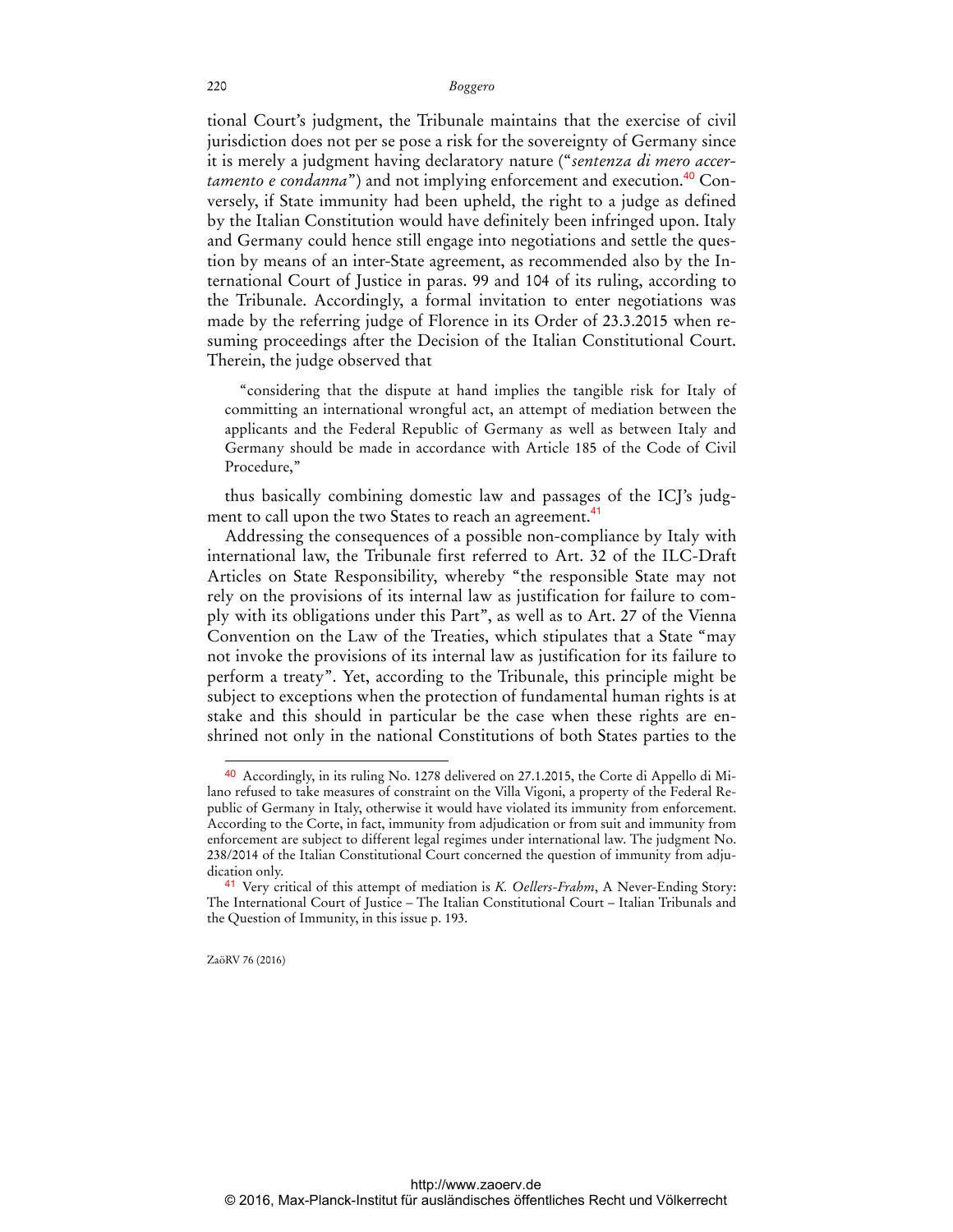dispute, but also in the Charter of Fundamental Rights of the EU, a supranational organization to which they both belong. In other words, Italy can allow itself to disregard the binding force of the ICJ's judgment as set out in Art. 59 of the ICJ's Statute and is hence exempt from any responsibility, since the international custom on State immunity is deemed to have a more restricted scope when applied within the legal orders of the member States of the European Union.

A so-called "human rights exception" to State immunity based on regional international law<sup>42</sup> is hence the result of the appraisal of the Tribunale di Firenze, which appears to follow a proposal made by *Nollkaemper* that "decisions to refrain from giving effect in domestic legal orders to international law may be based on rules of domestic law that conform to or give effect to another rule of international law" or also "to a rule of its internal law of fundamental importance that corresponds to international obligations pertaining to the protection of fundamental rights".<sup>43</sup> Here, the corresponding international obligation can only be purported, but what deserves attention is the attempt of an Italian ordinary court to reconcile constitutional law with international law, thus overcoming the "Triepelian approach" of the Italian Constitutional Court.

### **V. Concluding Observations**

 $\overline{a}$ 

In this paper it has been shown that Decision No. 238/2014 put Italian municipal courts before an awkward choice: either upholding State immunity as defined by the International Court of Justice or implementing the judgment by the Italian Constitutional Court. In fact, the Constitutional Court, even if it acted within its jurisdiction, did not question the accuracy of the description of the current state of customary international law given by the ICJ, nor did it declare the international custom on State immunity unconstitutional. Nonetheless, it might be argued that the Italian judiciary

<sup>42</sup> According to *P. de Sena* (note 17), 31, "one may therefore wonder if the judgment at issue is also to be deemed a significant contribution to the progressive development of a *regional* customary rule, according to which *European* States may invoke constitutional provisions on access to justice, as a circumstance capable of precluding the wrongfulness of their failure to comply with conflicting international legal duties".

<sup>43</sup> *A. Nollkaemper*, Rethinking Supremacy of International Law, in: ZöR 65 (2010), 76 and 82. See also *A. Tzanakopoulous*, Domestic Courts in International Law: The International Judicial Function of National Courts, Loy. L. A. Int'l & Comp. L. Rev. 34 (2011), 143, who speaks of "consubstantial norms", that is to say domestic rules that are in substance reflective of an existing international rule.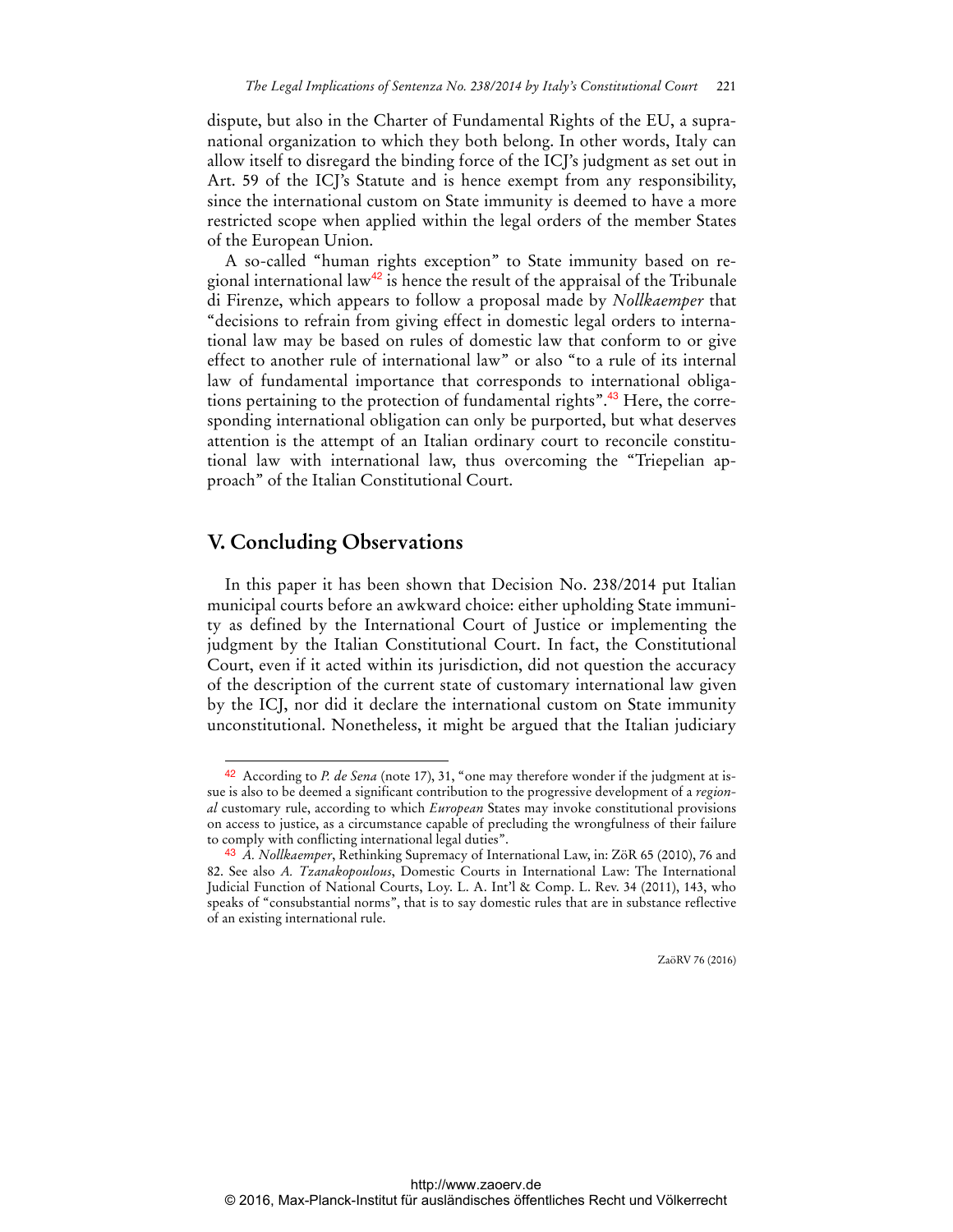has conformed to the interpretation endorsed by the Italian Constitutional Court, while at the same time trying to safeguard the uniform application of international substantive law, thereby attempting to overcome and accommodate the fracture between domestic and customary international law caused by the "Triepelian approach" of the Italian Constitutional Court.

In particular, domestic courts have been coping with the possibility of triggering the responsibility of the Italian State under international law whenever State immunity is denied by Italian courts and, building upon specific passages of the ICJ judgment (paras. 99 and 104), have suggested that Italy can disregard the binding force of the judgment by the International Court of Justice and be exempt from responsibility for different reasons which were outlined above. In particular, State immunity could be set aside either because international crimes were not qualified as being *acta jure imperii* under international law or because *jus cogens* norms safeguarding inviolable human rights have a higher rank (so-called *Ferrini* case-law) or, finally, because of an existing exception under regional international law, i.e. the law of the European Union, especially its Charter of Fundamental Rights, which does not allow inviolable human rights to be set aside by invoking the sovereign equality of member States.

All solutions put forward by the Italian judiciary, albeit creative, are dubious and questionable, first of all because they merely draw upon international substantive law, whereas the *inter partes* binding effect of the ICJ's judgment is a question of international procedural law. Further, as concerns international substantive law itself, much has already been said in the literature about the consistency of the *Ferrini* case-law<sup>44</sup> as well as on the view that international crimes cannot constitute *acta jure imperii*. <sup>45</sup> The question which still has to be addressed is whether an exception to State immunity can indeed be derived from regional international law, i.e. EU law.

First of all, one could argue that Council Regulation No. 44/2001 (socalled *Brussels I*) on recognition and enforcement of judgments in civil matters covers also legal actions brought against a member State for compensa-

ZaöRV 76 (2016)

<sup>44</sup> See *inter alia*: *A. Gattini*, The Dispute on Jurisdictional Immunities of the State before the ICJ: Is the Time Ripe for a Change of the Law?, LJIL 24 (2011), 173 et seq.; *C. Focarelli*, Diniego dell'immunità giurisdizionale degli Stati stranieri per crimini, jus cogens e dinamica del diritto internazionale, Riv. Dir. Int. 91 (2008), 738 et seq.; *C. Tomuschat*, L'immunité des Etats en Cas des Violations Graves de Droits de l'Homme, RGDIP 109 (2005), 51 et seq.

<sup>45</sup> See CJEU, *Lechouritou and others v. Federal Republic of Germany*, Opinion of the Advocate General *Dàmaso Ruiz-Jarabo Colomer*, 8.11.2006, § 63-66, "if the acts concerned were not iure imperii or, by definition, iure gestionis, it would only be possible to attribute liability to the persons who actually caused the damage rather than to the authorities to which they belong".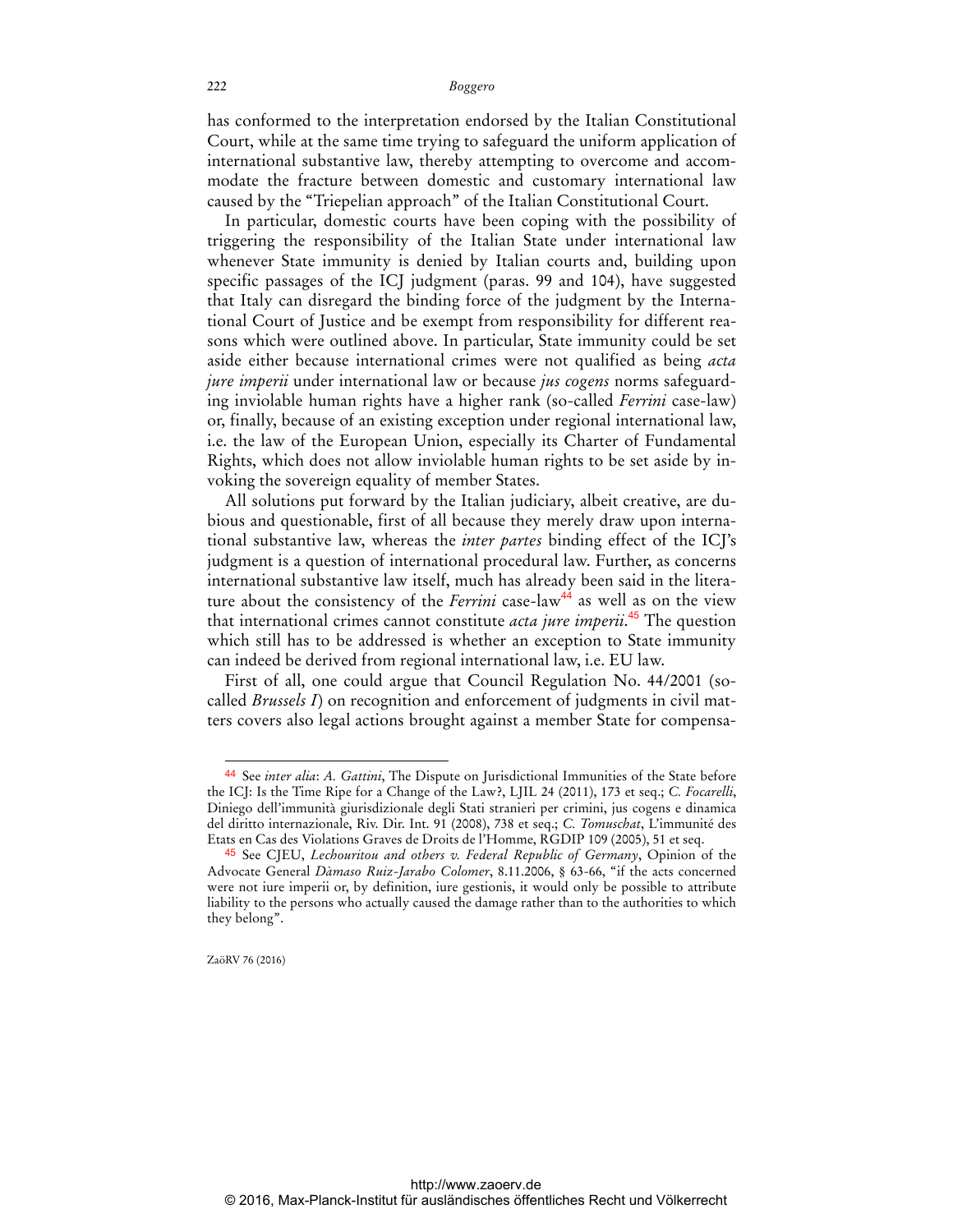tion in respect of acts perpetrated by armed forces on the territory of the forum State. However, this view can hardly be supported. In fact, in the *Lechoritou v. Germany* case, the Court of Justice of the European Union (CJEU) pointed out that the aforementioned Regulation does not cover a legal action brought by natural persons in a Contracting State against another Contracting State for compensation in respect of the loss or damage suffered by the successors of the victims of acts perpetrated by armed forces in the course of warfare in the territory of the first State. In fact, operations conducted by armed forces have to be regarded as resulting from the exercise of public powers (*acta jure imperii*) and therefore do not fall under the scope of the Council Regulation.<sup>46</sup>

Nor can it be said that the fact that the EU Charter of Fundamental Rights has the same value as the Treaties and is legally binding (Art. 6 para. 1 Treaty on European Union [TEU]) has brought about a profound change of the EU legal framework in this respect. The Charter, in fact, reaffirms the rights as they result from the constitutional traditions of the member States and does not extend the competences of the EU, since it only applies when member States are implementing EU law, that is to say when they act within the scope of Union law (Art. 51).<sup>47</sup> In the light of above, it cannot be claimed that Council Regulation No. 44 (2001) ought to be struck down for infringing upon Art. 47 of the Charter to the extent that the judge which shall give *exequatur* to a foreign judgment is not allowed to verify *in concreto* whether or not the bar of immunity deprives the plaintiff of the only legal remedy available.<sup>48</sup> In fact, EU law does not apply to situations in which

 $\overline{a}$ 

<sup>46</sup>CJEU, *Lechouritou and others v. Federal Republic of Germany,* C-292/05, Judgment of 15.2.2007, §§ 27-46. In favor of the application of the Brussels Convention to so-called human rights claims see however in the literature *C. Kessedjian*, Les actions civiles pour violation des droit de l'homme. Aspects de droit international privé, in: Travaux du comité français de droit international privé, année 2002-2004, 2005, 158 et seq. Critical of the CJEU's judgment was *N. Boschiero*, Jurisdictional Immunities of the State and Exequatur of Foreign Judgments, in: N. Boschiero/T. Scovazzi/C. Pitea/C. Tagni (eds.), International Courts and the Development of International Law, 2013, 803 et seq.

<sup>47</sup> On the interpretation of Art. 51 of the Charter see *A. Ward*, Article 51 – Field of Application, in: S. Peers/T. Hervey/J. Kenner/A. Ward (eds.), The EU Charter of Fundamental Rights: A Commentary, 1<sup>st</sup> ed. 2014, 1413 et seq. And on the most recent trends concerning the scope of application of the Charter see the contribution by *M. Cartabia*, La tutela multilivello dei diritti fondamentali, 2014, available at [<http://www.cortecostituzionale.it>, 5](http://www.cortecostituzionale.it) et seq.

 $48$  By doing so, the CJEU would establish a more lenient standard of protection than that granted under Art. 6, para. 1 ECHR by the Strasbourg Court. See ECtHR, *Al Adsani v. United Kingdom*, App. No. 35763/97, 21.11.2001; *McElhinney v. Ireland*, App. No. 31253/96, 21.11.2001; *Fogarty v. United Kingdom*, App. No. 37112/97, 21.11.2001. See however *E. Voyakis*, Access to Court v. State Immunity, ICLQ 2 (2003), 310 et seq., who argues that the Strasbourg Court did not really apply any proportionality test. Quite interestingly, Italian